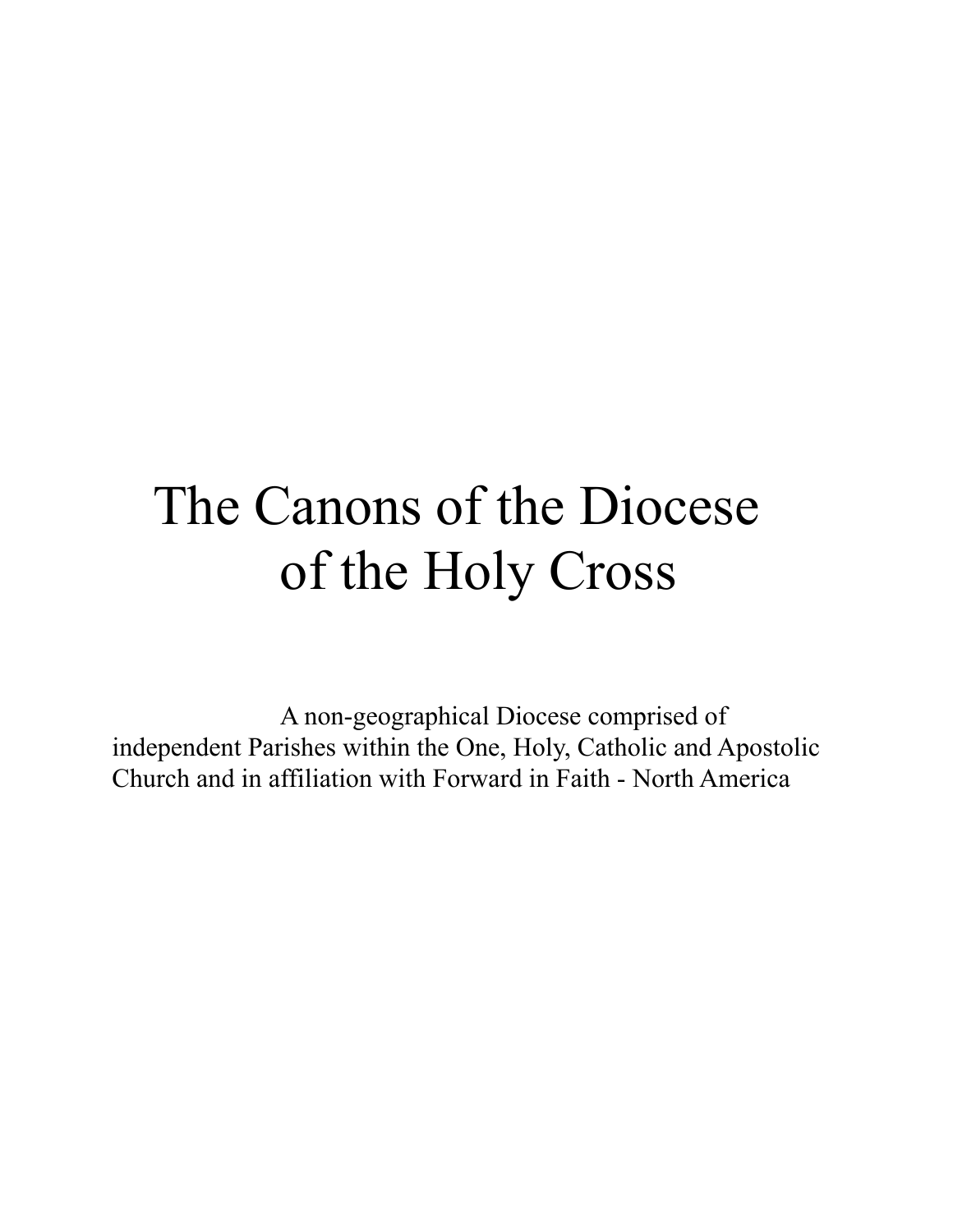# **Table of Contents**

- Canon 1 Of the Diocese of the Holy Cross
- Canon 2 Of The Diocesan Synod
- Canon 3 Of The Duties And Powers of Synod
- Canon 4 Of The Funds Of The Diocese
- Canon 5 Of The Standing Committee
- Canon 6 Of The Chancellor
- Canon 7 Of The Corporation Of The Diocese
- Canon 8 Of Holy Matrimony
- Canon 9 Of Holy Orders In General
- Canon 10 Of Postulants
- Canon 11 Of Candidates For Holy Orders
- Canon 12 Of The Board Of Examining Chaplains
- Canon 13 Of Ordination To The Diaconate
- Canon 14 Of Ordination To The Priesthood
- Canon 15 Of The Election Of Bishops
- Canon 16 Of The Duties Of Bishops
- Canon 17 Of The Parish
- Canon 18 Of Vestries
- Canon 19 Of The Rector
- Canon 20 Of Tithes To The Diocese
- Canon 21 Of Parish Records And Reports
- Canon 22 Of Parish Property
- Canon 23 Of Suspending Union With The Diocese
- Canon 24 Of Worship
- Canon 25 Of Enactment, Amendment And Repeal
- Appendix 1 Promise and Oath of Conformity
- Appendix 2 Forms of Endorsement
- Appendix 3 Information Form for Holy Matrimony
- Appendix 4 Declaration of Intention for Holy Matrimony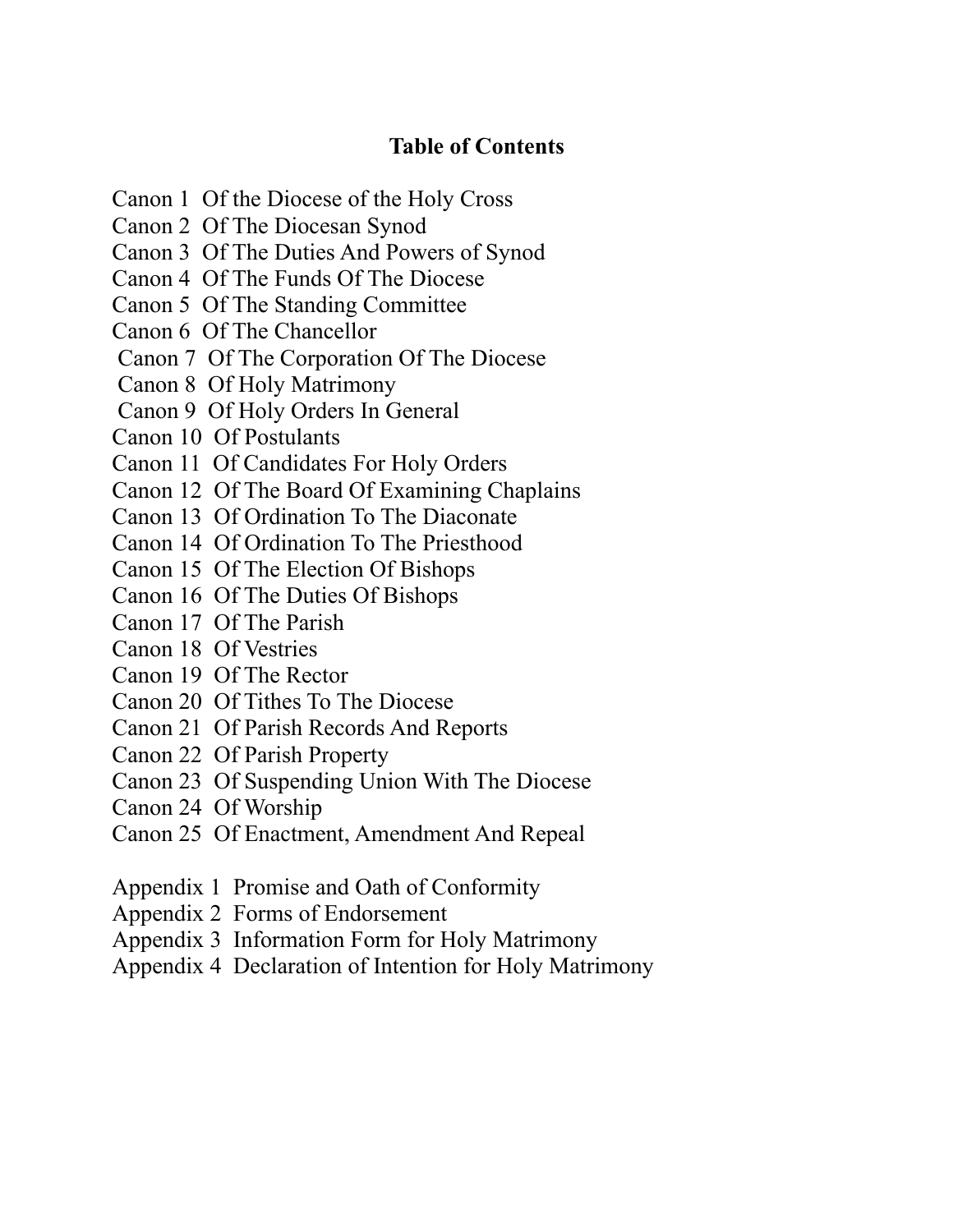# Canon 1. Of The Diocese of The Holy Cross

- Canon 1.01. The Diocese of the Holy Cross shall be a Missionary Association of Independent Parishes; a Diocese of and within the One, Holy, Catholic, and Apostolic Church.
- Canon 1.02. The area in which the Diocese exercises jurisdiction is non-geographical.
- Canon 2. Of The Diocesan Synod
- Canon 2.01. There shall be a Synod of the Diocese. The membership thereof shall consist of:
	- a. All Bishops of the Diocese.
	- b. All Presbyters and Deacons of the Diocese.
	- c. Three Lay Delegates from each Parish of the Diocese.
- Canon 2.02. Synod shall meet biennially on a date and at a place determined by the Synod preceding. However, at his discretion, the Diocesan Bishop, with the consent of the Standing Committee, may also, with thirty days written notice of date, time and place having been given to all Clergy and Congregations, convene a Synod of the Diocese.
- Canon 2.03. A quorum shall be a majority of the non-retired Clergy in good standing and lay representation by one or more Delegates from a majority of the Parishes of the Diocese entitled to representation.
- Canon 2.04. The Diocesan Bishop shall be entitled to preside and have vote at all meetings of Synod. In the event of his disability this responsibility shall pass to the Bishop Coadjutor or if none to the Bishop senior by Consecration. If no Bishop be present, the Chairman of the Standing Committee shall preside and thereafter, in order of precedence, the most senior priest in point of ordination.
- Canon 2.05. Synod shall deliberate and vote as one body except in specific matters in which the Canons require a vote by Orders (the Bishops, Clergy, and Lay Delegates voting separately), or when a demand is made therefor by a Bishop, or by at least three Clergy, or by three Lay Delegates. A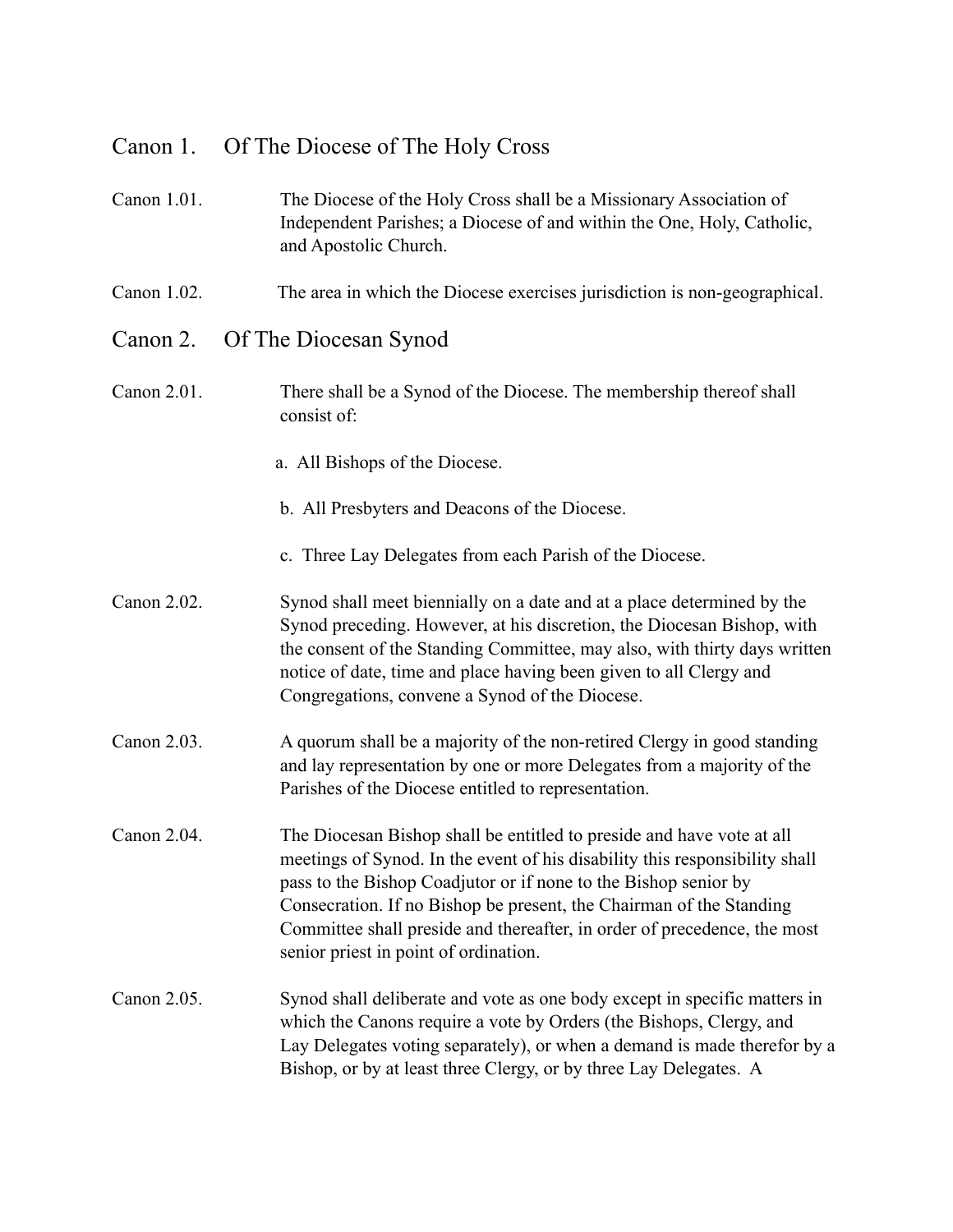concurrent majority in each Order being necessary for any matter to be decided by such vote by Orders.

- Canon 2.06. The Diocesan Bishop, with the concurrence of the majority of his fellow Bishops, shall possess the right to veto any act of Synod which he believes is contrary to the Christian Faith or the Doctrine, Polity, or Canons of this Church, provided that he shall give his reasons therefor.
- Canon 2.07. Voting by proxy is allowed at all meetings of Synod (except in the election of a Bishop), provided that a written proxy be filed with the Presiding Officer. Proxy votes may be cast by the Presiding Officer or by a clergy or lay Delegate as designated by its originator.

#### Canon 3. Of The Duties And Powers Of Synod

- Canon 3.01. Synod shall exercise, subject to the provisions of these Canons, the legislative authority of the Diocese with respect to its temporalities.
- Canon 3.02. Synod shall provide, in accordance with these Canons, for the financial support of the Diocese and the Episcopate and may levy a tithe on the Congregations voluntarily in association with this Diocesan Synod. The Synod shall adopt budgets governing the financial operation of the Diocese.
- Canon 3.03. The Synod shall elect a Secretary, a Treasurer, a Chancellor, and the members of the Standing Committee. All Officers shall serve until the conclusion of the next Biennial Synod.
- Canon 3.04. Synod shall, upon recommendation of the Diocesan Bishop and Standing Committee, formally receive and seat at Synod such additional qualifying Parishes as wish to enter into association with the Diocese.

#### Canon 4. Of The Funds Of The Diocese

- Canon 4.01. The Treasurer shall keep and administer the operating funds of the Diocese under the direction of the Diocesan Bishop and Standing **Committee**
- Canon 4.02. Capital Funds of the Diocese shall be held and managed under the direction of the Diocesan Bishop and Standing Committee.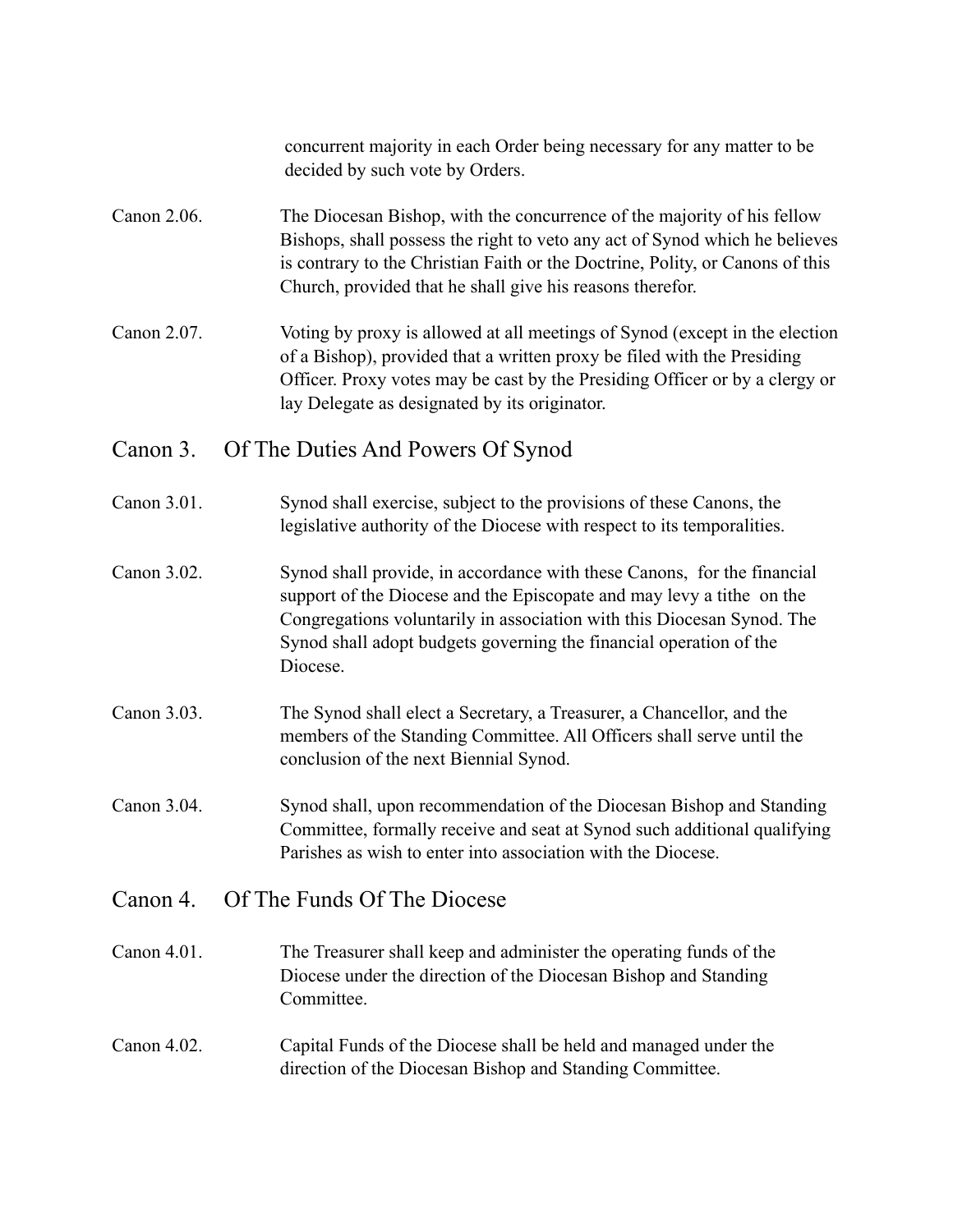# Canon 5. Of The Standing Committee

| Canon 5.01. | There shall be a Standing Committee composed ex officio of the<br>Diocesan, Coadjutor and Suffragan Bishops of the Diocese, and four<br>Priests and four Lay Communicants of the Diocese elected in the manner<br>set forth in these Canons. In the event of a vacancy occurring in the<br>elected membership of the Standing Committee, the Diocesan Bishop shall<br>appoint a replacement from the appropriate Order to fulfill that term set<br>forth in these Canons. In the event of a vacancy occurring in the elected<br>membership of the Standing Committee, the Diocesan Bishop shall<br>appoint a replacement from the appropriate Order to fulfill that term. |  |
|-------------|---------------------------------------------------------------------------------------------------------------------------------------------------------------------------------------------------------------------------------------------------------------------------------------------------------------------------------------------------------------------------------------------------------------------------------------------------------------------------------------------------------------------------------------------------------------------------------------------------------------------------------------------------------------------------|--|
| Canon 5.02. | The Standing Committee shall serve as the Diocesan Bishop's Council of<br>Advice and shall perform all duties and functions assigned to it by these<br>Canons. It shall elect a Chairman and such other officers as it requires.                                                                                                                                                                                                                                                                                                                                                                                                                                          |  |
| Canon 5.03. | The Standing Committee shall meet at the call of the Diocesan Bishop or<br>its Chairman by such means and at such time and place as shall be<br>determined and not less than twice each year.                                                                                                                                                                                                                                                                                                                                                                                                                                                                             |  |
| Canon 5.04. | Between Synods the Standing Committee may exercise the powers of the<br>Synod, except that it may not enact nor repeal Canons.                                                                                                                                                                                                                                                                                                                                                                                                                                                                                                                                            |  |
| Canon 5.05. | As required, the Standing Committee may appoint from its members<br>persons to serve as Board Members of the Diocesan Corporation.                                                                                                                                                                                                                                                                                                                                                                                                                                                                                                                                        |  |
| Canon 6.    | Of The Chancellor                                                                                                                                                                                                                                                                                                                                                                                                                                                                                                                                                                                                                                                         |  |
| Canon 6.01. | The Chancellor shall be an attorney licensed to practice law. The<br>Chancellor shall serve as legal advisor to the Bishop and Diocese.                                                                                                                                                                                                                                                                                                                                                                                                                                                                                                                                   |  |
| Canon 6.02  | With the consent of the Diocesan Bishop, the Chancellor may appoint<br>Deputy Chancellors to conduct on his behalf legal business as may be<br>required in States where he is not licensed to practice.                                                                                                                                                                                                                                                                                                                                                                                                                                                                   |  |
| Canon 7.    | Of The Corporation Of The Diocese                                                                                                                                                                                                                                                                                                                                                                                                                                                                                                                                                                                                                                         |  |
| Canon 7.01. | The Diocese shall be incorporated and it shall have a Board of Trustees<br>composed of the Diocesan Bishop, and two other such members as may be<br>appointed by the Standing Committee. The Diocesan Bishop shall be                                                                                                                                                                                                                                                                                                                                                                                                                                                     |  |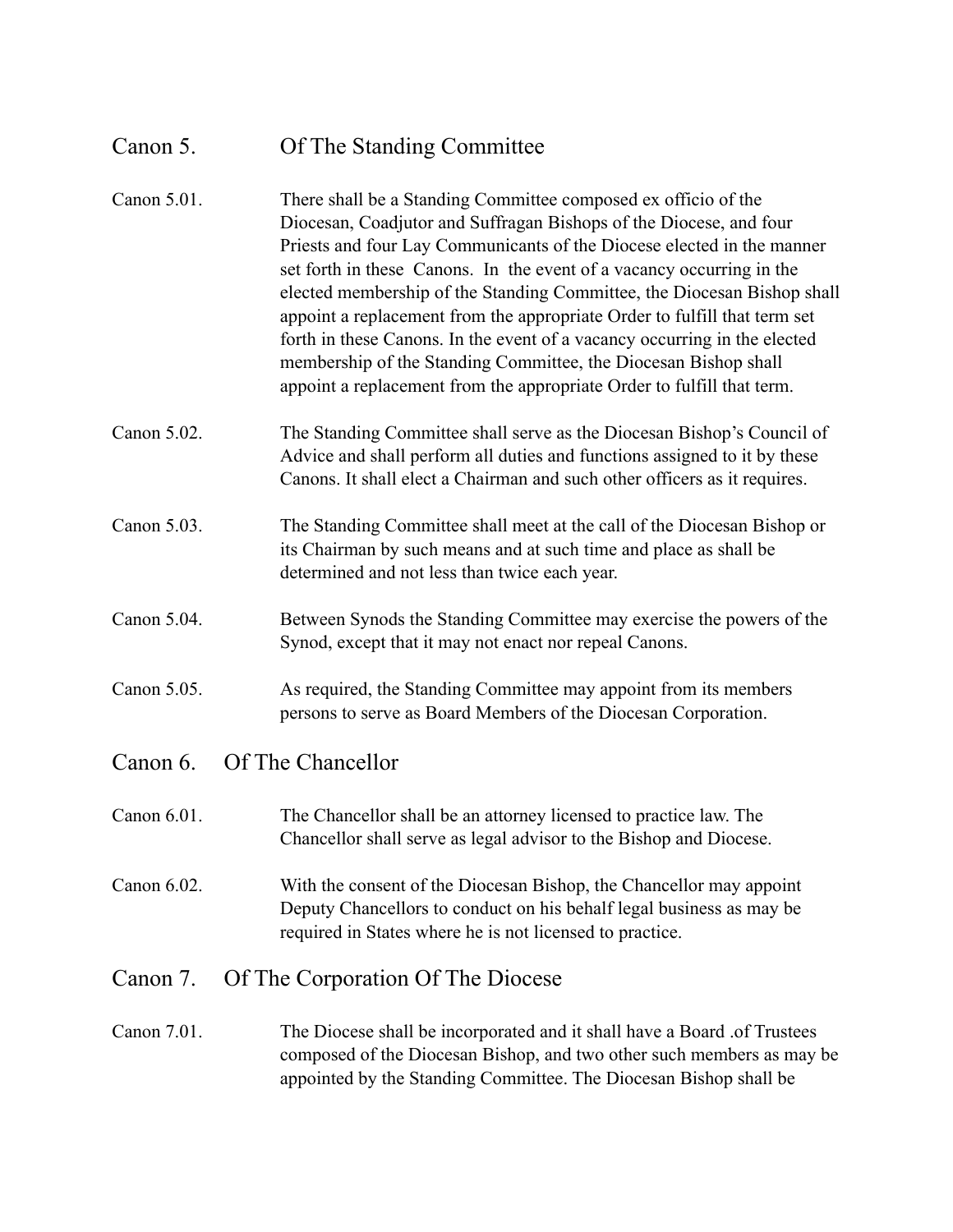President of the Corporation and Chairman of its Board and Chief Executive Officer of the Corporation.

Canon 7.02. The Corporation shall be the legal agent of the Diocese, subject to the direction of the Diocesan Bishop and Standing Committee.

# Canon 8. Of Holy Matrimony

Canon 8.01. Prior to the solemnization of Holy Matrimony the parties shall sign the following declaration:

> "We, A. B. and C. D., desiring to receive the blessing of Holy Matrimony in the Church, do solemnly declare that we hold marriage to be a lifelong union of husband and wife as it is set forth in the Form of Solemnization of Holy Matrimony in the Book of Common Prayer. We believe it is for the procreation (if it may be) of children, and their physical and spiritual nurture, for mutual love, comfort and honor and for the safeguarding and benefit of society. And we do engage ourselves, so far as in us lies, to make our utmost effort to establish this relationship and to seek God's help thereto."

Canon 8.02. At his discretion, a Bishop or Priest may decline to solemnize any marriage. No Bishop or Priest may solemnize any marriage unless both parties shall have been baptized or bless any previous union except in accordance with these Canons and the laws of the civil jurisdiction in which the marriage is to take place.

#### Canon 8.03 The Bishop or Priest shall determine that the parties to contract Holy Matrimony are not in violation of the following impediments:

- a. Failure of either party to have reached the age of consent in the state of residence.
- b. Mental deficiency of either party sufficient to prevent the exercise of intelligent choice.
- c. Insanity of either party.
- d. Consanguinity (A Table of Kindred and Affinity)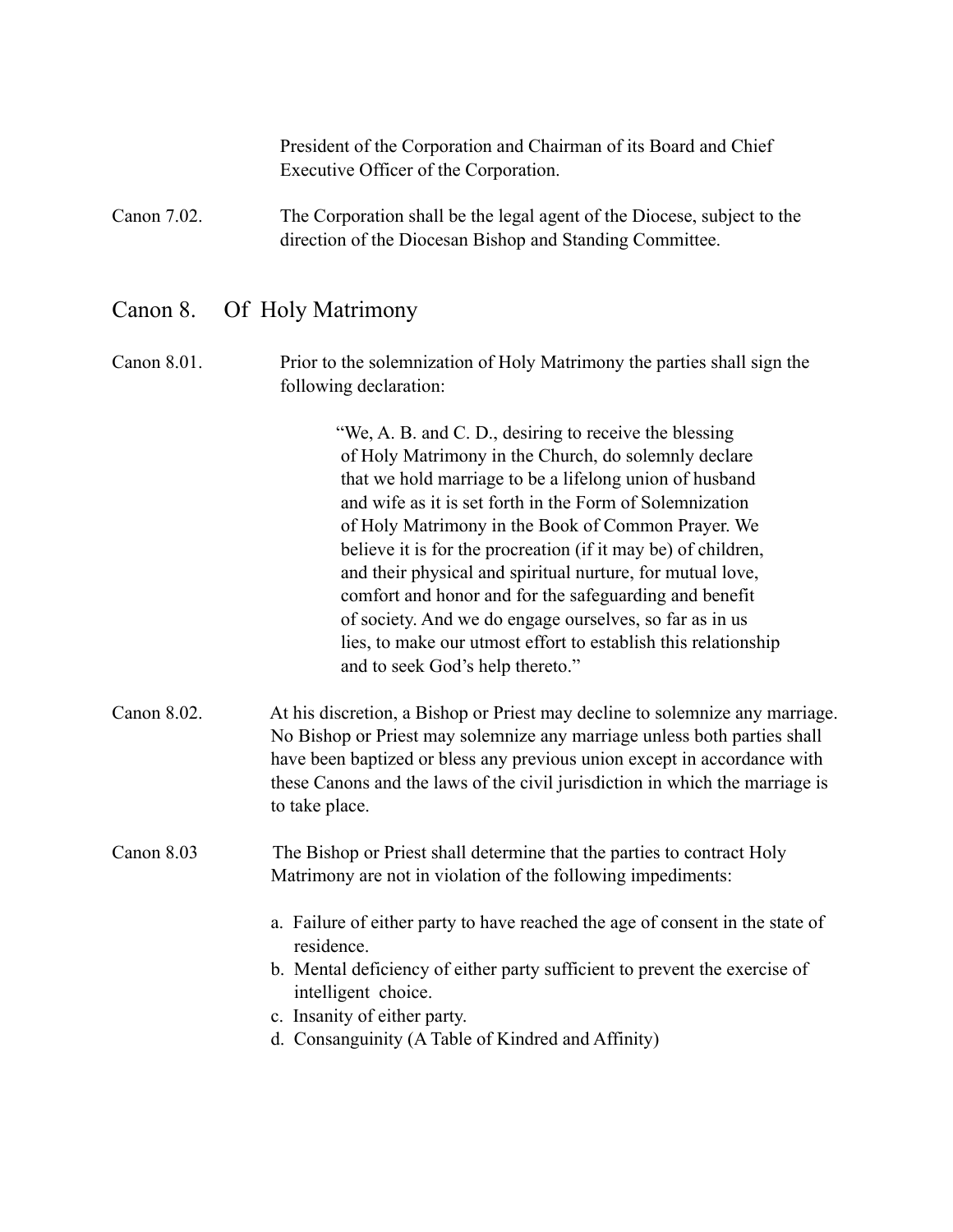A man may not marry his: A woman cannot marry her:

| Mother                     | Father                        |
|----------------------------|-------------------------------|
| Daughter                   | Son                           |
| Adopted daughter           | Adopted son                   |
| Father's mother            | Father's father               |
| Mother's mother            | Mother's father               |
| Son's daughter             | Son's son                     |
| Daughter's daughter        | Daughter's son                |
| Sister                     | <b>Brother</b>                |
| Wife's mother              | Husband's father              |
| Wife's daughter            | Husband's son                 |
| Father's wife              | Mother's husband              |
| Son's wife                 | Daughter's husband            |
| Father's father' wife      | Father's mother's husband     |
| Mother's father's wife     | Mother's mother's husband     |
| Wife's father's mother     | Husband's father's father     |
| Wife's mother's mother     | Husbands mother's father      |
| Wife's daughter's daughter | Husband's son's son           |
| Wife's son's daughter      | Husband's daughter's son      |
| Son's son's wife           | Son's daughter's husband      |
| Daughter's son's wife      | Daughter's daughter's husband |
| Father's sister            | Father's brother              |
| Mother's sister            | Mother's brother              |
| Brother's daughter         | Brother's son                 |
| Sister's daughter          | Sister's son                  |

(In this Table the term 'brother' includes a brother of the half-blood, and the term 'sister' includes a sister of the half-blood)

e. Mistake as to the identity of either party.

.

- f. Impotence, sexual perversion, the existence of venereal disease or known sterility in either party undisclosed to the other.
- g. Concurrent contract inconsistent with the nature of Holy Matrimony.
- h. Attendant conditions: fraud, coercion or duress or such defects of personality as to make competent and free consent impossible.

#### Canon 8.04. No Bishop or Priest shall solemnize the marriage of any person who has been the spouse of any other person still living. The prospective couple must be either bachelor or widower *and* maiden or widow.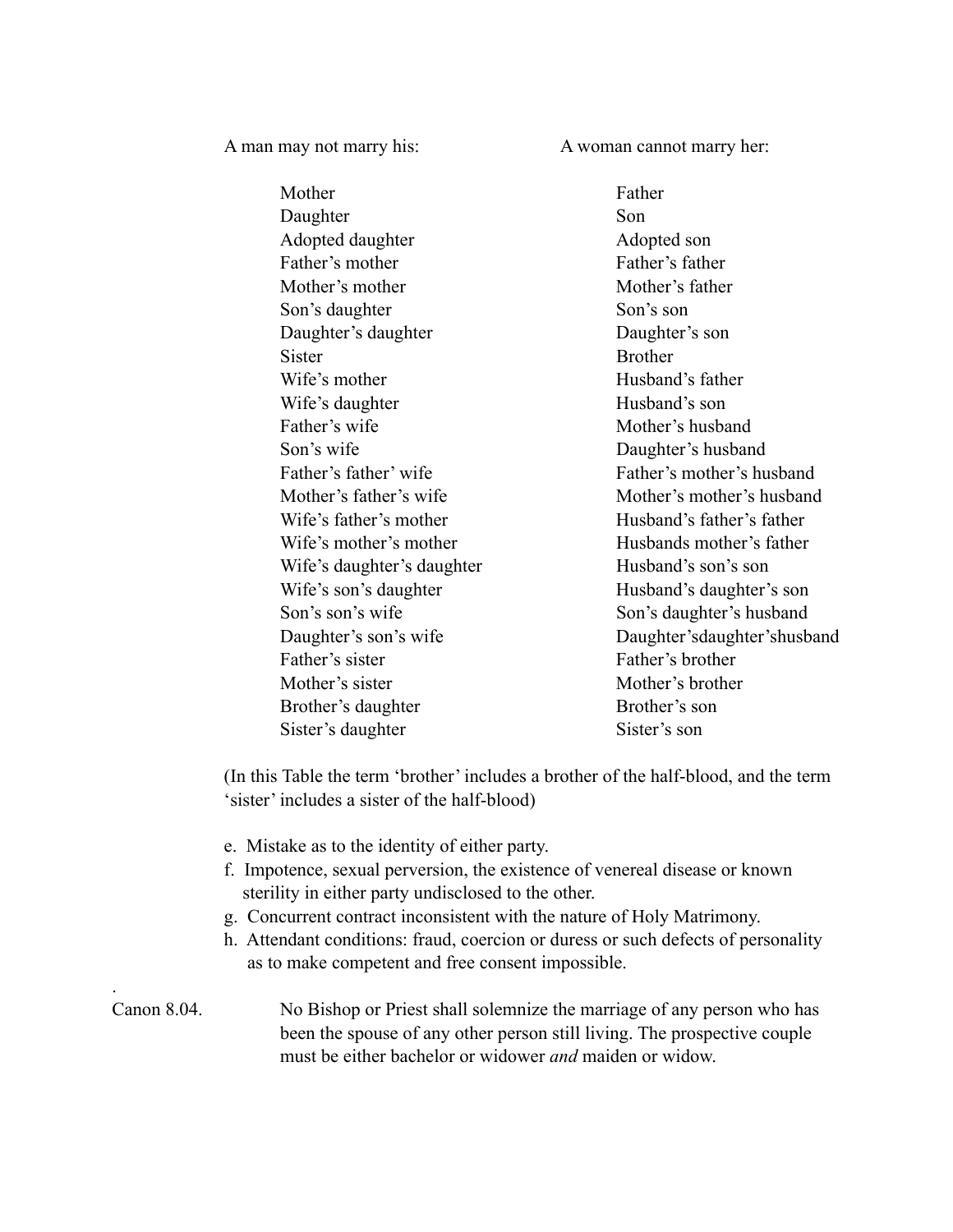- Canon 8.05. Persons who wish to enter into Holy Matrimony shall notify the Minister at least six months prior to the proposed wedding date, so that he may instruct them as to the nature of Holy Matrimony and assess their fitness to enter into the marital covenant. All persons seeking to enter into Holy Matrimony shall receive said instructions, but the Minister may, at his discretion, reduce the required time period provided there is sufficient time to allow adequate preparation.
- Canon 8.06. There shall be at least two competent witnesses other than the Minister to the solemnization of Holy Matrimony. The Minister shall record in the proper register the date and place of marriage, the names of the parties and their parents, the age of the parties, their residence and Church status, and the witnesses and Minister shall sign the record.

# Canon 9. Of Holy Orders In General

- Canon 9.01. No man may be ordained a Deacon until he has reached the age of twenty-three years, nor ordained Priest until he has reached the age of twenty-four years, nor be consecrated a Bishop until he has reached theage of thirty years. No man may be ordained a Priest or consecrated a Bishop unless he shall have earned a baccalaureate or advanced degree from a college or university acceptable to the Diocesan Bishop and Standing **Committee**
- Canon 9.02. No man shall be ordained Deacon , Priest, or consecrated Bishop unless he has publicly subscribed to the Ancient Catholic Creeds, known as the Apostles' Creed, the Nicene Creed, and the Creed of St. Athanasius, and shall have subscribed in the presence of the Bishop to the Promise and Oath of Conformity provided in the Appendix to the Canons of this Diocese.
- Canon 9.03. No man shall be ordained Deacon , Priest, or consecrated Bishop, or admitted as a Postulant or Candidate for Holy Orders, unless:
	- a. He shall meet the New Testament requirements for ordination, especially as stipulated in I Timothy 3:1-13.
	- b. He shall not have been divorced or been granted an annulment from a still living spouse and remarried, nor married a woman who was divorced or been granted an annulment from a still living man.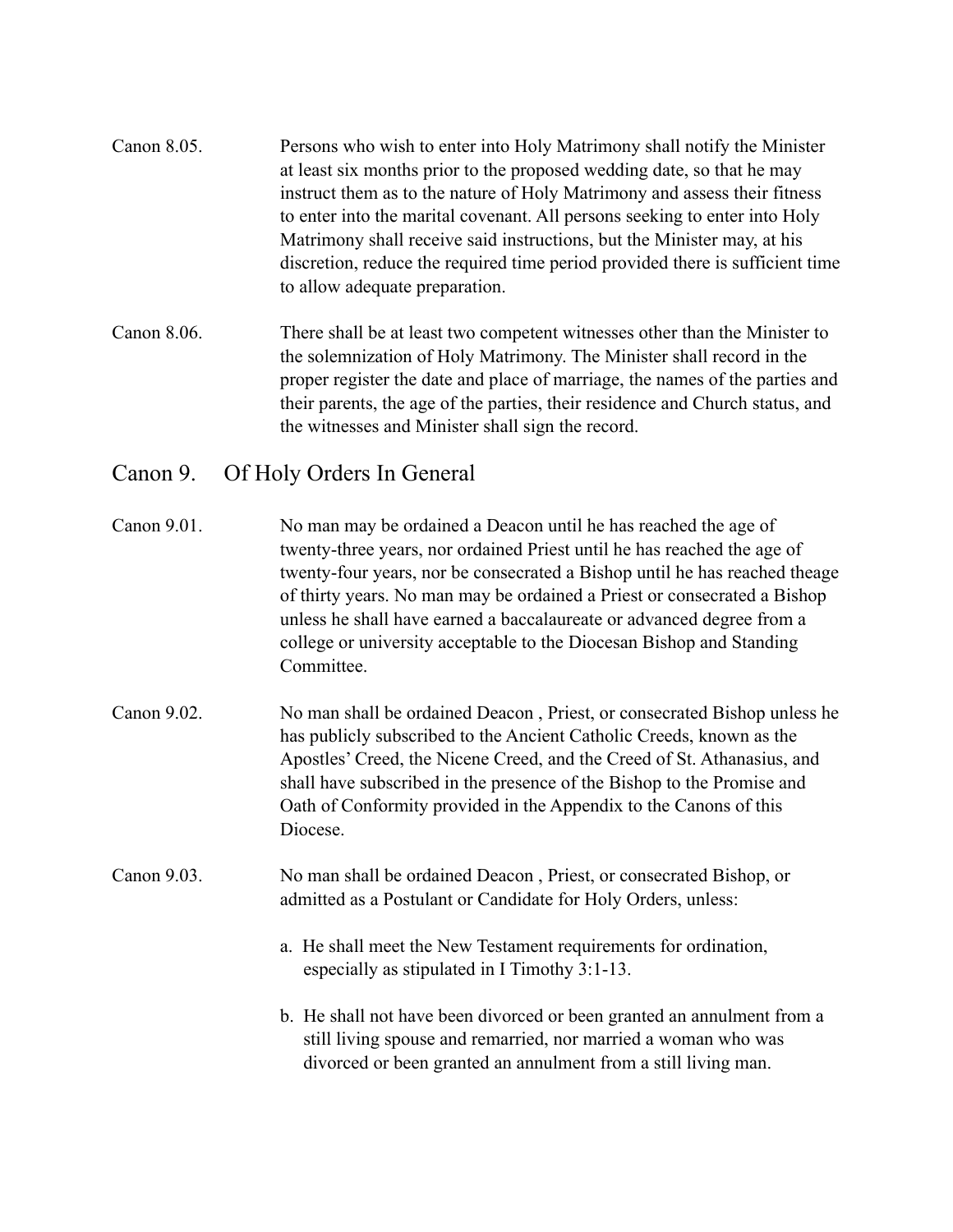- c. He shall be free from drug or alcohol abuse.
- d. He shall be free from sexual perversion.
- e. He shall submit medical reports from one or more physicians as to his satisfactory physical, mental and emotional health.

#### Canon 10. Of Postulants

- Canon 10.01. An adult male communicant of this Church who believes himself called to the Sacred Ministry may, with the endorsement of his Rector or Minister in-charge, apply to the Diocesan Bishop for admission as a Postulant. The application shall be in a form determined and provide such information as set forth by the Bishop.
- Canon 10.02 Before entering into his course of theological studies, the postulant shall lay before the Diocesan Bishop and the Board of Examining Chaplains adequate evidence that he possesses a satisfactory diploma from a college or university acceptable to the Diocesan Bishop and Standing Committee together with a full statement of the work done by him.
- Canon 10.03. Within sixty days of the receipt of the application, the Diocesan Bishop shall notify the applicant of the acceptance or rejection of his application. When accepted, this fact shall be recorded in the records of the Diocese.
- Canon 10.04. The life, preparation and study of a Postulant shall be directed by the Diocesan Bishop and those he may appoint thereto.
- Canon 10.05. The Postulant shall report to the Diocesan Bishop personally or by letter during each of the Ember seasons regarding his manner of life, spiritual state, and the progress of his studies.
- Canon 10.06. The Diocesan Bishop may withdraw his acceptance of a Postulant at his discretion and shall, in such a case, notify both the former Postulant and his Priest or Minister-in-charge accordingly within ten days.

#### Canon 11. Of Candidates For Holy Orders

#### Canon 11.01. Any Postulant who has in the judgment of the Diocesan Bishop made satisfactory progress may apply for admission as a Candidate. Such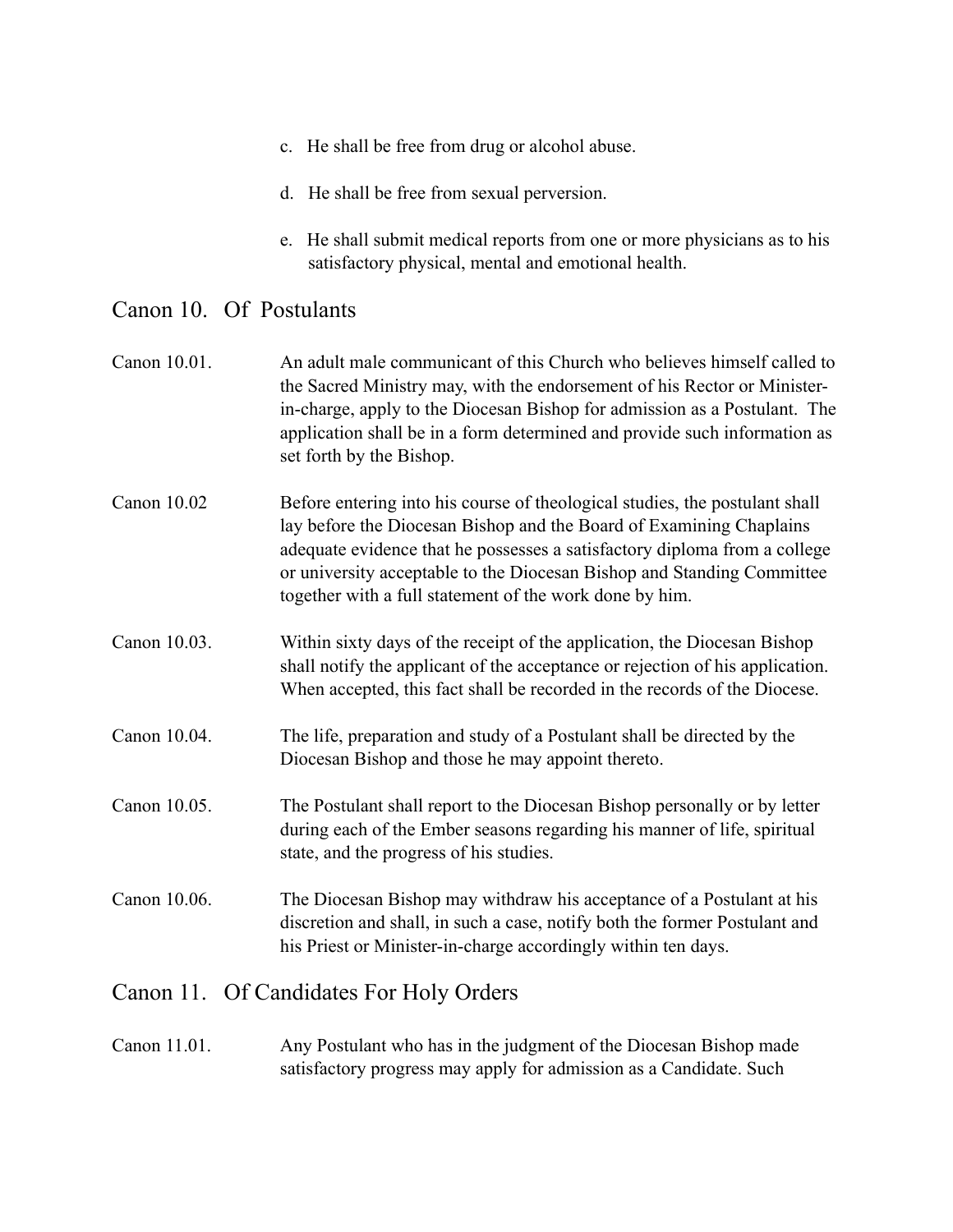application must be endorsed by the Vestry and the Rector or Minister-incharge of the Parish of which the applicant is a member. The Postulant shall, at the time of his application, provide medical reports as to his satisfactory physical, mental and emotional health.

- Canon 11.02. The Diocesan Bishop shall notify the applicant within sixty days of his acceptance or, if the application is rejected, of the reason thereof.
- Canon 11.03. Sections .04, .05, and .06 of Canon 10 shall also apply to the Candidate.

# Canon 12. Of The Board Of Examining Chaplains

- Canon 12.01. The Board of Examining Chaplains shall consist of those persons so appointed by the Diocesan Bishop and serving at his pleasure. The Board of Examining Chaplains shall function in accordance with the provisions of these Canons.
- Canon 12.02. It shall be the duty of the Board of Examining Chaplains, at the discretion and under the guidance and oversight of the Diocesan Bishop, to conduct the examinations, both written and oral, of men preparing for Holy Orders and to advise the Bishop as to their studies and preparation.
- Canon 12.03. The Board of Examining Chaplains shall report promptly, in writing, to the Diocesan Bishop the results of each examination held by it, whether satisfactory or unsatisfactory. The Bishop shall transmit these reports to the Standing Committee, which shall not recommend a Postulant for admission as Candidate or recommend a Candidate for ordination until it has received a report from the Board of Examining Chaplains that he has passed all required examinations.

#### Canon 13. Of Ordination To The Diaconate

Canon 13.01. A Candidate for ordination to the Diaconate, having passed the required examinations, also submitting a recommendation from his Parish Priest or Minister-in charge and the Vestry of the Parish to which he belongs, and having obtained the approval of the Standing Committee, may apply to the Diocesan Bishop to be so ordained.

Canon 13.02. A man ordained to the Diaconate shall remain a Deacon for one year before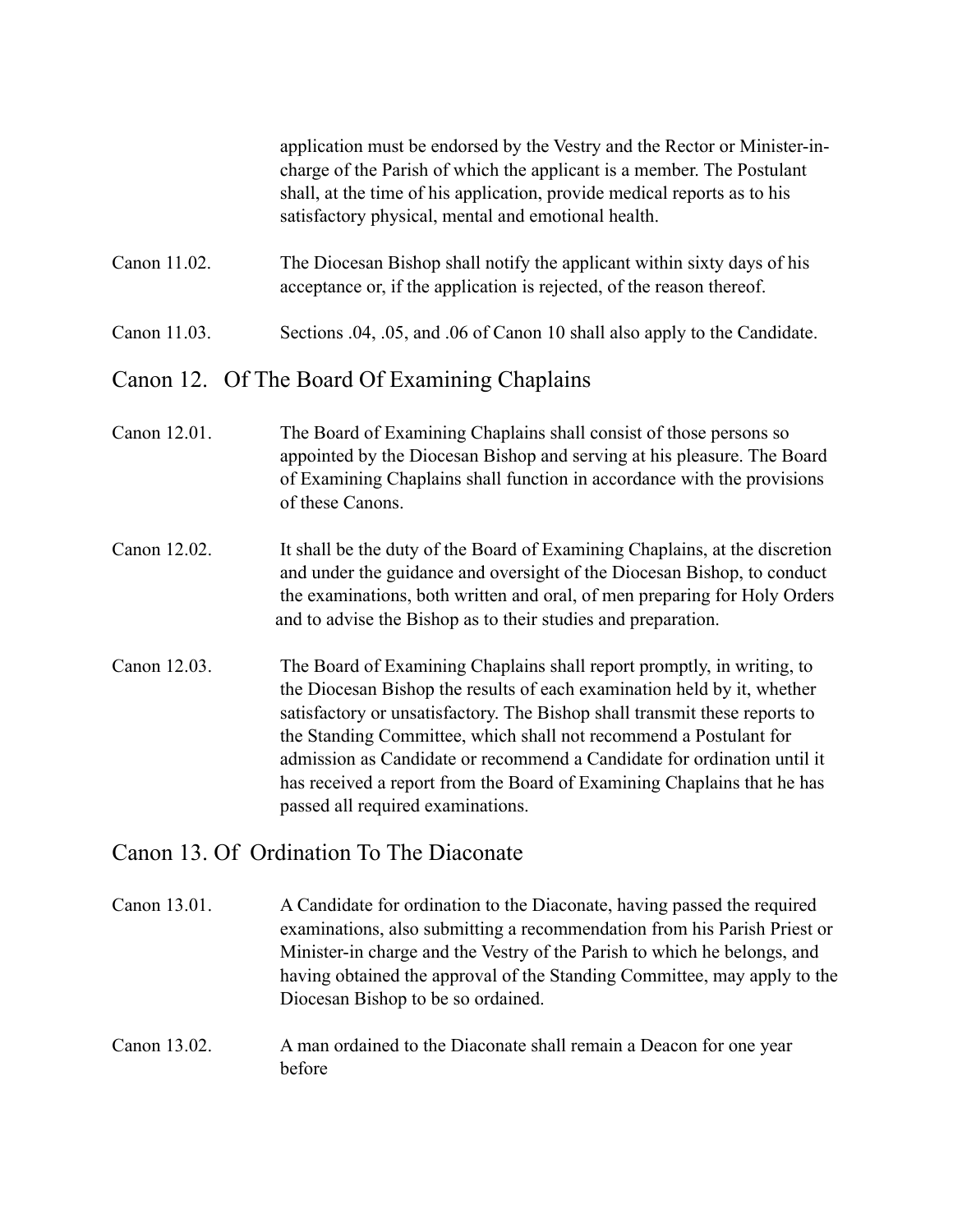being ordained to the Priesthood, provided that the Diocesan Bishop may shorten this time to not less than six months at his discretion.

Canon 13.03. A Deacon shall exercise his ministry as appointed by the Diocesan Bishop. He may be assigned to assist in any parish or parishes with the consent of the Rector and Vestry thereof. As such he may execute all the functions pertaining to the office of Deacon including, if he be so licensed by the Bishop, the preaching of sermons of his own composition. He may not serve as a Minister-in charge of a congregation except under the supervision of the Diocesan Bishop or a Priest assigned to such supervision by the Bishop.

#### Canon 14. Of Ordination To The Priesthood

#### Canon 14.01. A Deacon desiring to be ordained to the Priesthood, having passed all required examinations, and submitting such credentials as may be required, shall apply to the Diocesan Bishop to be so ordained.

Canon14.02 No man shall be ordained to the Priesthood without a Title.

#### Canon 15. Of The Election Of Bishops

Canon 15.01. When there is a vacancy in the Office of the Diocesan Bishop, or when the Diocesan Bishop ans Standing Committee shall see fit to call for the election of a Bishop Suffragan, the Standing Committee shall, not less than ninety days prior to a regularly scheduled Synod or, if said Synod shall not be scheduled within one hundred and eighty days, summon a Special Synod called for the purpose of electing a Bishop, notify every clergyman and parish of the Diocese and solicit, should they so desire, their nomination of a candidate qualified under the provision of these Canons for election. Such nominations must be submitted, together with a written consent and current vita from the priest nominated, to the Standing Committee not less than sixty days prior to the electing Synod. The names and vitae of those duly nominated shall be provided, by the Standing Committee, to the clergy and parishes of the Diocese not less than thirty days prior to the electing Synod. The Synod shall vote by Orders and when one candidate shall have received a majority vote in each Order, an election shall be declared. If, after three ballots have been cast, no election has been achieved, the name of the candidate with the fewest total votes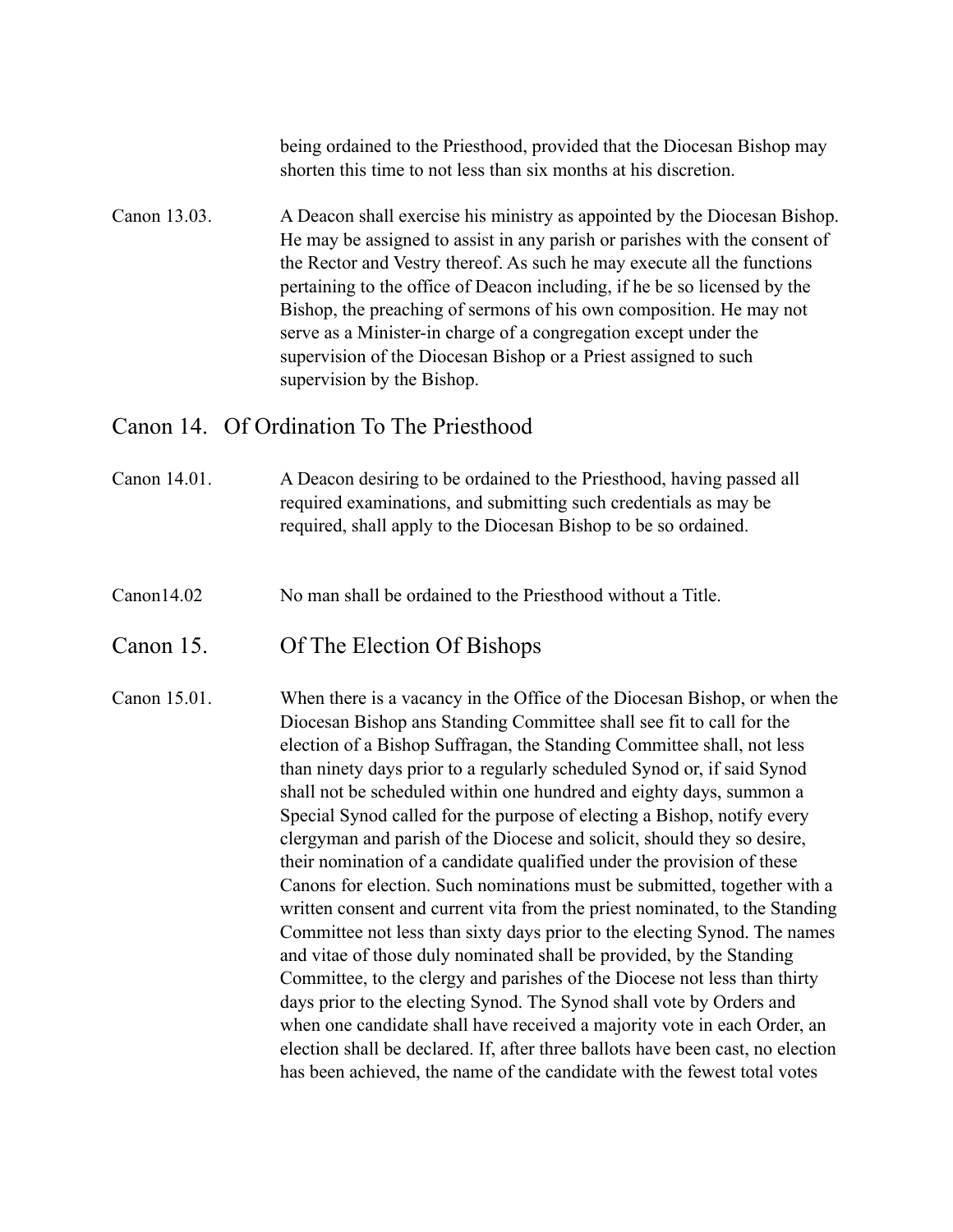shall be withdrawn. This procedure shall continue, as necessary, with each ballot until only two candidates remain. If, after the number of candidates has been reduced to two, two additional ballots result in no election, the names of both candidates shall be placed in a chalice by the Secretary of the Synod. The Presiding Officer of the Synod shall then, in the presence of the assembled Synod, remove the name of one candidate who shall be declared thereby elected. This amendment shall become effective immediately upon adoption.

- Canon 15.02 At any Synod required either at the request of the Diocesan Bishop or under the provisions of these Canons to elect a Bishop and for which no nominations have been received prior to the convening of such Synod, nominations shall be made from the floor of a person or persons qualified under the provisions of these Canons for election and balloting shall proceed as set forth herein. This amendment shall become effective immediately upon adoption.
- Canon 15.03. With the consent of the Diocesan Bishop, a Bishop Coadjutor may be elected. The Bishop Coadjutor shall become the Diocesan Bishop when that Office becomes vacant.

# Canon 16. Of The Duties Of Bishops

| Canon 16.01. | The Diocesan Bishop shall visit every Congregation in this Diocese at<br>least once every three years for the purposes of examining their condition,<br>preaching the Gospel, celebrating the Holy Communion, and Confirming<br>those presented for that purpose. Every Congregation of the Diocese shall<br>receive an Episcopal Visitation each year; if not by the Diocesan Bishop,<br>then at his direction by the Bishop Coadjutor or Suffragan Bishop. |
|--------------|--------------------------------------------------------------------------------------------------------------------------------------------------------------------------------------------------------------------------------------------------------------------------------------------------------------------------------------------------------------------------------------------------------------------------------------------------------------|
| Canon 16.02. | Every Bishop shall keep a record of his Official Acts. It shall be the<br>property of the Diocese and shall be available to the Diocesan Bishop, his<br>Successors, and to the Standing Committee for their inspection.                                                                                                                                                                                                                                      |
| Canon 16.03. | A Bishop retiring because of age or disability retains his seat and vote in<br>Synod and in the Standing Committee and is subject to these Canons;<br>however, a Bishop resigning for any other cause, while remaining subject<br>to these Canons shall not vote and may be seated at Synod or Standing<br>Committee only at the discretion of the Diocesan Bishop. Episcopal<br>resignations shall be addressed to the Standing Committee and notice sent   |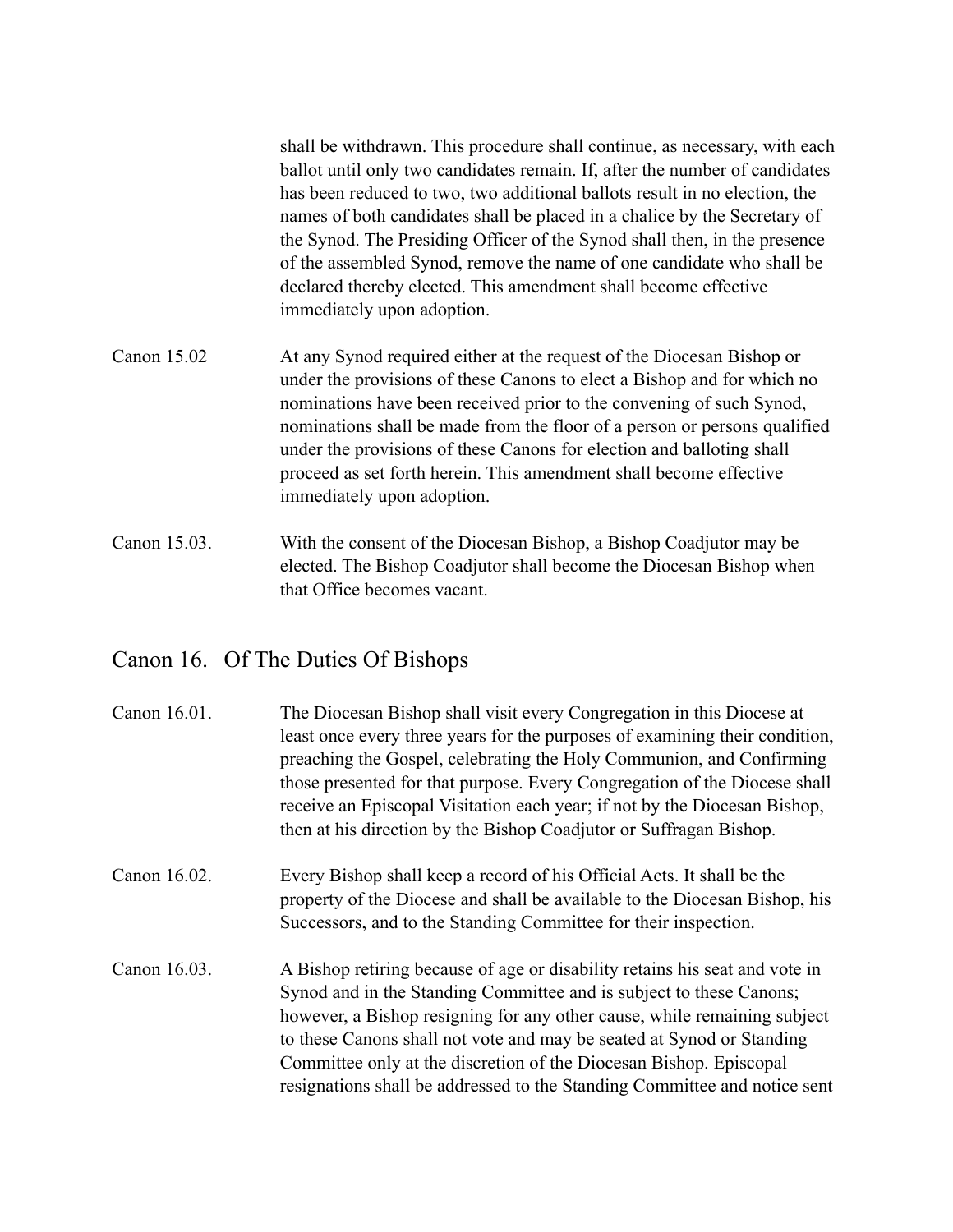to each Bishop of this Diocese.

#### Canon 16.04 Any bishop shall be able to resign his position with the consent of the Standing Committee.

Canon 16.05 Any Bishop of this Diocese shall resign his position upon a formal request passed by three fourths of the membership of the Standing Committee provided that all the other episcopal members thereof concur therein, or by the concurrent majority vote by Orders of a Synod of this Diocese, If such a resignation shall be required, said Bishop shall be so notified forthwith and shall hand over, intact and in good order, all records and assets of the Diocese in his possession within seven days of receiving said notification. The resigning Bishop shall be entitled to receive a severance allowance equal to three months stipend unless the cause of his dismissal shall be for a criminal offense.

# Canon 17. Of The Parish

| Canon 17.01. | A congregation of at least seven communicant members may seek<br>admission as a Parish of this Diocese. Application, in a form prescribed by<br>the Diocesan Bishop, must be submitted. When the Diocesan Bishop and a<br>majority of the Standing Committee act affirmatively on such application,<br>the congregation is provisionally admitted as a Parish of this Diocese<br>pending confirming action by the Synod. The Diocesan Bishop may take<br>under his oversight any congregation pending such application. Every<br>parish seeking admission to this Diocese must be affiliated with Forward<br>in Faith – North America. |
|--------------|----------------------------------------------------------------------------------------------------------------------------------------------------------------------------------------------------------------------------------------------------------------------------------------------------------------------------------------------------------------------------------------------------------------------------------------------------------------------------------------------------------------------------------------------------------------------------------------------------------------------------------------|
| Canon 17.02. | Whenever a Parish shall be without a Rector, the Vestry of the Parish, in<br>consultation with the Diocesan Bishop, shall provide for worship services<br>in the Parish until a new rector is elected according to the norms of Canon<br>19.02. If the Vestry fails to provide for these services within thirty days,<br>the Diocesan Bishop may appoint a Priest, Deacon, or Licensed Lay<br>Reader to provide for such services.                                                                                                                                                                                                     |
| Canon 17.03. | In every Parish there shall be an Annual Meeting between January 1 and<br>February 28 as determined by the Vestry, and notice thereof shall be given<br>at all services on the preceding two Sundays                                                                                                                                                                                                                                                                                                                                                                                                                                   |
| Canon 17.04. | Special Parish Meetings may be held at any time at the call of the Vestry                                                                                                                                                                                                                                                                                                                                                                                                                                                                                                                                                              |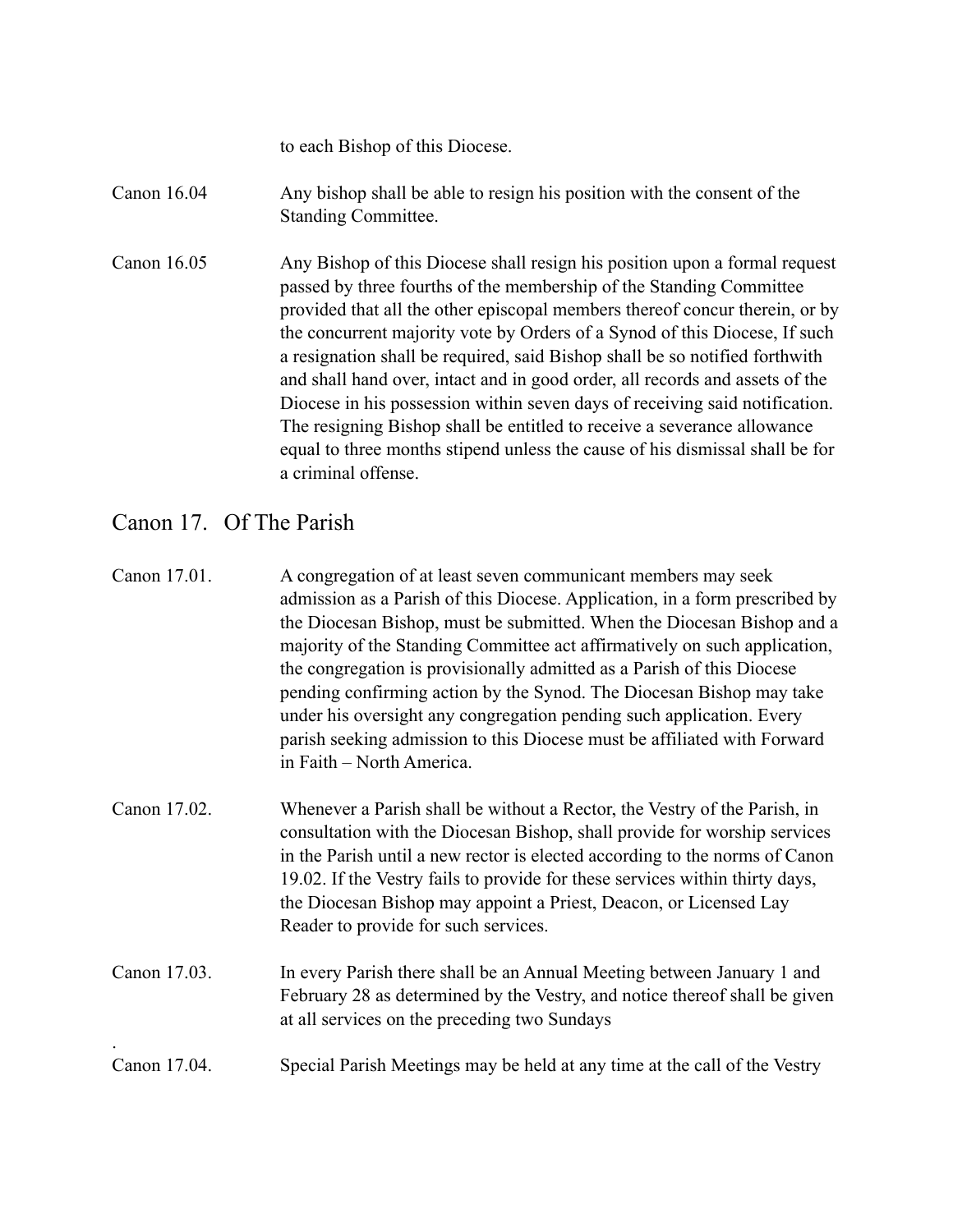with the consent of the Rector, notice having been given as specified in Canon 17.03., and the nature of the business for which the meeting has been called also specified. No other business may be transacted at such meeting.

- Canon 17.05. At the Annual or Special Meetings all Baptized Members who are eighteen years of age and older, in good standing, and who were pledging contributors during the preceding calendar year, and whose membership has been duly recorded in the Parish Register, are eligible to vote. The Parish, in its by-laws, may impose additional requirements.
- Canon 17.06. At the Annual Meeting the members of the Vestry shall be elected in accordance with these Canons and the Parish by-laws. Synod Delegates shall likewise be elected at the Annual Meeting, provided that the election of Synod Delegates may be delegated to the Vestry.
- Canon 17.07. Parish affiliation with the Diocese of the Holy Cross is voluntary; however, such Parishes, while so affiliated, shall accede to the Canons of the Diocese of the Holy Cross, are bound thereby, and shall comply with all directives of the Diocesan Synods.
- Canon 17.08 A Parish may be incorporated under the laws of the State in which it is located, in such case the Rector shall always be President and Chairman of the Board of Directors with a right to vote in all corporate meetings, and the Vestry shall be the Board of Directors of the Corporation.

#### Canon 18. Of Vestries

Canon 18.01. The Vestry is the governing board of every Parish of the Diocese and is in charge of the temporalities thereof, serving as its legal representative with respect to its business and property. The Vestry also serves as a council of advice to the Rector or Minister-in-charge. Canon 18.02. Persons elected to the Vestry shall be Communicant Voting Members of the congregation who pledge to its financial support. Election to the Vestry shall be in accordance with these Canons as well as the By-laws of the Parish. Canon 18.03. Each Parish shall establish in its By-laws the number of Vestry Members and their terms of service, provided that they shall not be fewer than four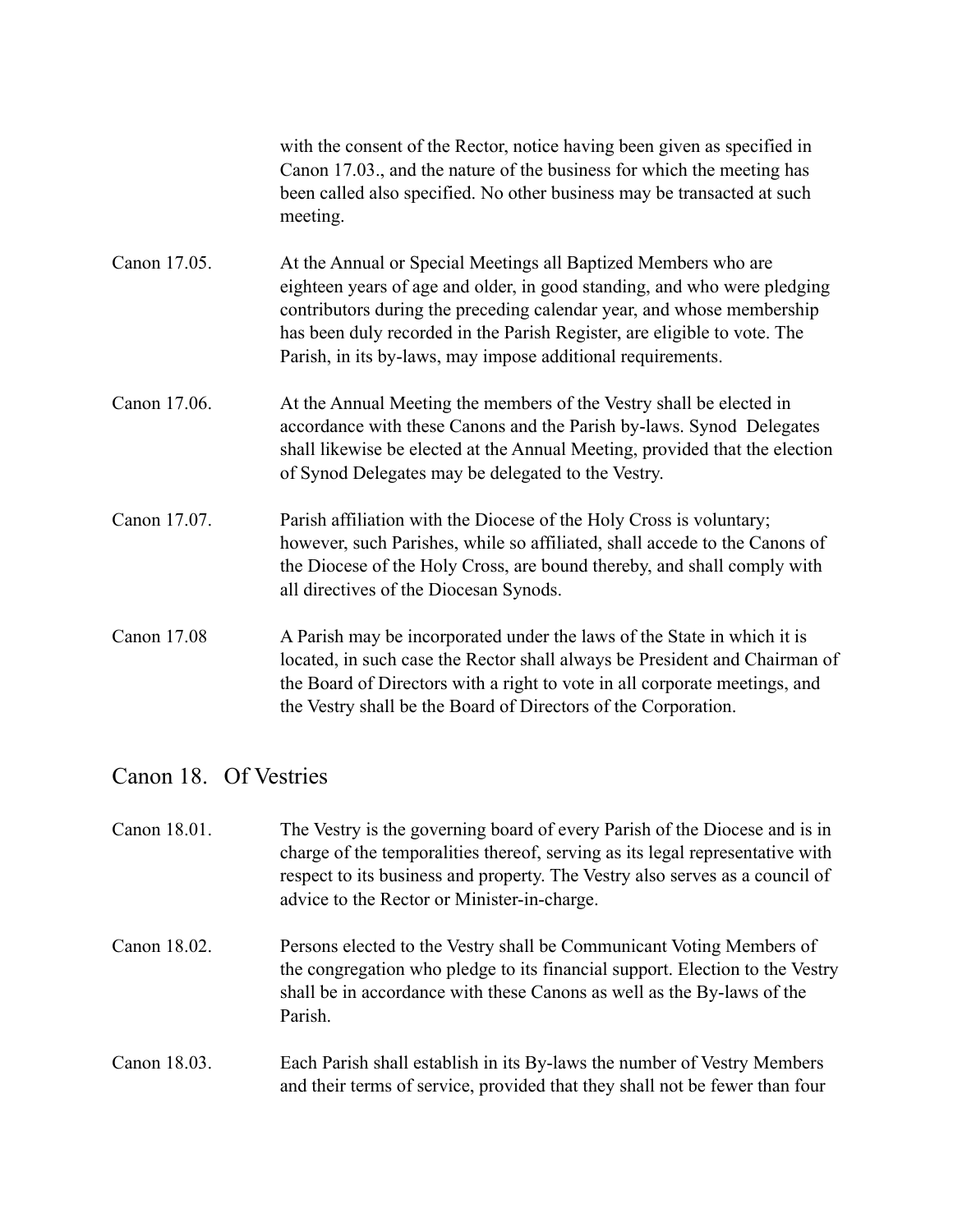members. Members of the Vestry shall serve until their successors are chosen and seated.

- Canon 18.04. The Rector or Minister-in-charge shall always be a Vestry member ex officio with the right to preside and vote at meetings. No Vestry meeting may be called that excludes the Rector or Minister-in-charge or lacks his previous knowledge and consent.
- Canon 18.05. The Officers of the Vestry shall be determined at the first Vestry meeting following the Annual Parish Meeting; the Officers of the Vestry shall continue in Office until successors have been chosen and seated. The Officers shall include:
	- a. The Rector or Minister-in-charge, who shall serve as President.
	- b. A Senior Warden, to be appointed by the Rector or Minister-in-charge from the membership of the Vestry, who shall serve as First Vice President.
	- c. A Junior Warden to be elected annually by the Vestry from its membership, who shall serve as Second Vice President.
	- d. A Clerk and a Treasurer to be elected annually by the Vestry, who may be, but need not be, members of the Vestry, and who may be, but need not be one and the same person. The Clerk shall serve as the Secretary of the Vestry and for Parish Meetings.
- Canon 18.06. The Vestry shall determine the time and dates of its meetings, which shall be at least once each calendar quarter. No Vestry meeting may be held or is valid unless the Rector, Minister-in-charge, Senior Warden or Junior Warden is present and presiding.
- Canon 18.07. The Vestry shall fill all vacancies occurring in its membership and among Delegates to the Diocesan Synod.

#### Canon 19. Of The Rector

Canon 19.01. The Rector of a Parish shall be a Bishop or Priest canonically resident in this Diocese. He shall have charge of the spiritualities of the Parish, and,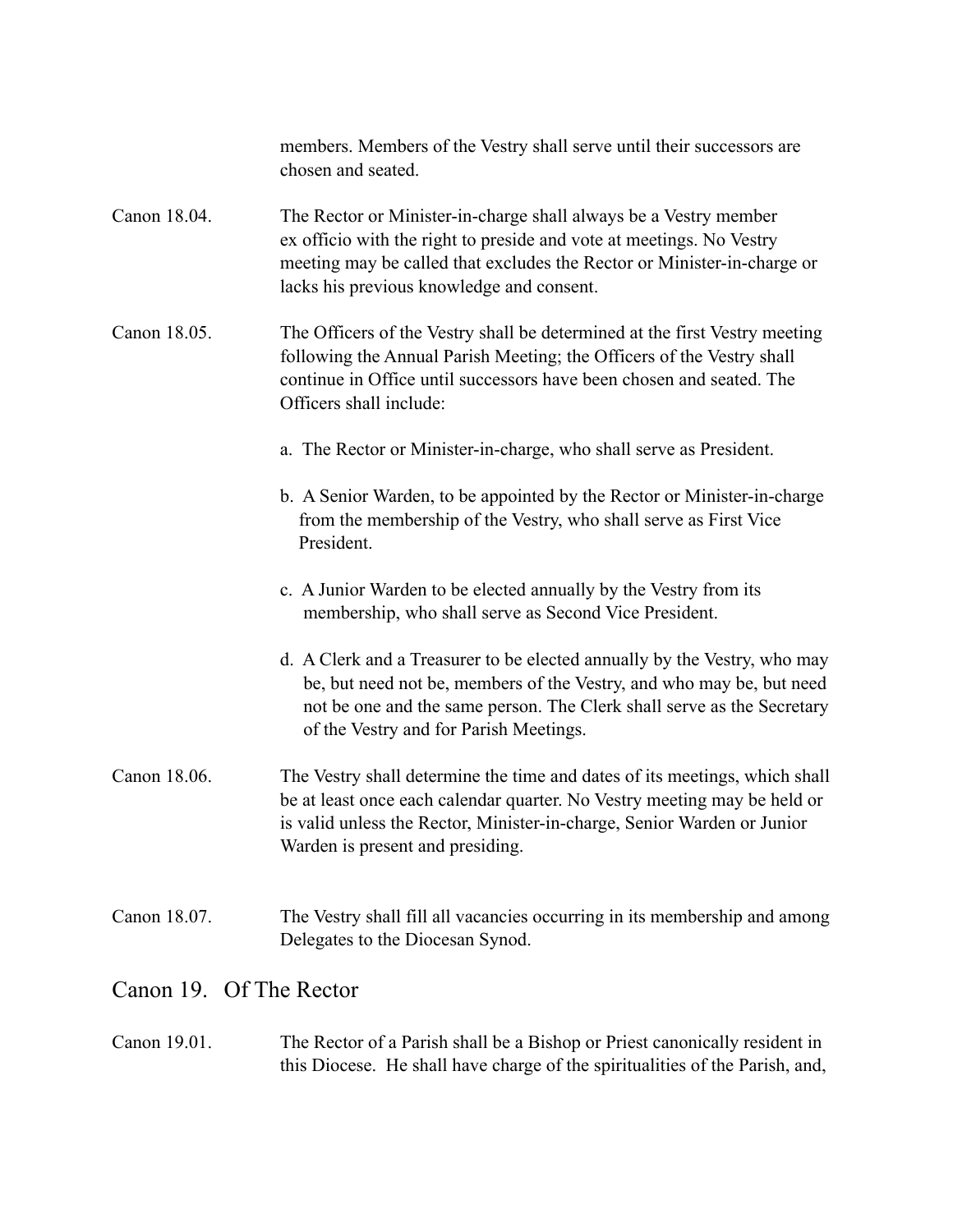subject to the authority of the Canons, the Book of Common Prayer, and the counsel of the Diocesan Bishop, he shall be the liturgical officer thereof. The Rector shall have at all times possession and control of and access to the use of all Parish buildings and property.

- Canon 19.02. The Rector shall be chosen by the Vestry in consultation with the Diocesan Bishop and subject to the Diocesan Bishop's approval and confirmation.
- Canon 19.03. Having been chosen and approved in accordance with Canon 19.02, and having entered upon his duties the Rector has tenure in the Parish, he cannot be removed from his Office except by joint decision of the Diocesan Bishop and the Vestry of the Parish. The Parish, if so directed by the Diocesan Bishop, shall be obligated to provide to the discharged Rector a severance package not less than three months his current stipend.
- Canon 19.04. Two or more Parishes, with the consent of the Diocesan Bishop, may call the same Priest as their Rector, in which case they shall agree together as to the proper division of his service among them and as to the proportionate share of his financial support each shall bear, to be reviewed annually. Such arrangement as to any of them may be terminated only by or with the approval of the Diocesan Bishop and the vestries of the Parishes concerned, in which case the relationship of the Rector to the other Parish or Parishes continues.
- Canon 19.05. The Diocesan Bishop is the acting Rector of every Parish which, for any reason, is without a Rector, and may place in charge, and under his direction, a Bishop, Priest, Deacon, or Lay Reader.

Canon 20. Of Tithes To The Diocese

- Canon 20.01. Each Parish shall remit to the Diocesan Treasurer by the fifteenth of each month a sum equal to the monthly proportion of ten percent of its gross receipts, less monies given for capital expenditures or specially designated funds, for the immediate preceding year.
- Canon 20.02. For cause a Parish may petition the Diocesan Bishop for an alternate remittance schedule. Such petition and approval, if granted, shall be in writing and requires renewal, if necessary, annually.
- Canon 20.03. Payment of the tithe set forth in Canon 20.01, or as modified in Canon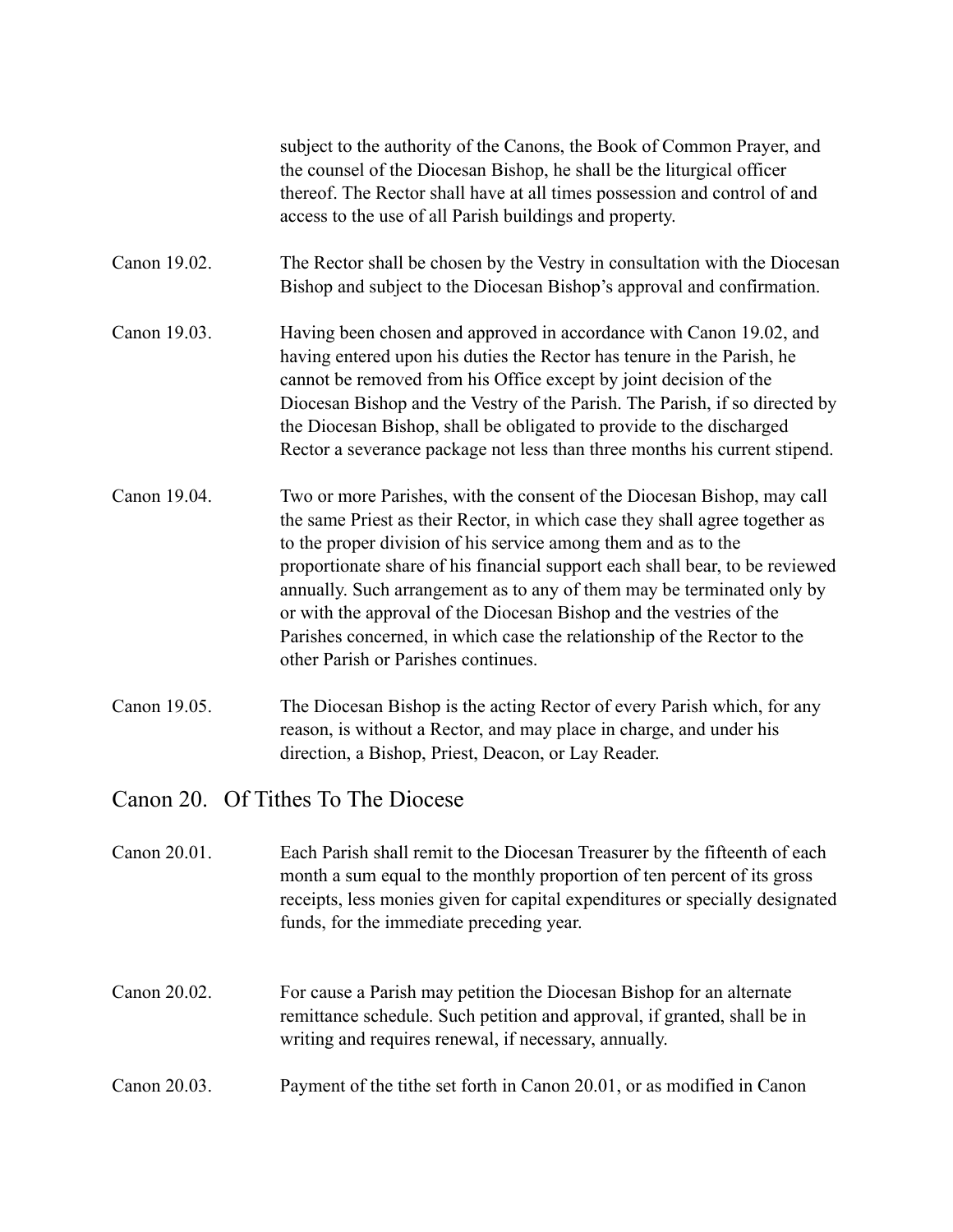20.02, shall be a condition of qualifying Lay Delegates to the Diocesan Synod.

# Canon 21. Of Parish Records And Reports

#### Canon 21.01. In each Parish of the Diocese the following Record Books shall be kept by the Officers responsible for them:

- a. A Register of all Services and a Register of all Parish Members according to their canonical status to be kept by the Rector or Minister in-charge.
- b. A Financial Record of all receipts and expenditures to be kept by the Treasurer.
- c. A Book of the Minutes of Vestry and Parish Meetings to be kept by the Clerk of the Vestry.
- Canon 21.02. Each Parish of the Diocese shall submit to the Diocesan Bishop by March 15 of each year an Annual Parochial Report for the previous year in the form set forth by the Bishop, to which shall be attached as part thereof a full and correct copy of its financial report for the previous year. The timely filing of these reports, unless dispensed for cause in writing from the Diocesan Bishop, shall be a condition of qualifying Lay Delegates to the Diocesan Synod.

# Canon 22. Of Parish Property

- Canon 22.01. A Parish, whether incorporated or not, is the absolute owner in fee simple of all its property, real or personal, and the Diocese has and claims no equitable interest or trust estate therein, excepting only such liens, encumbrances, and rights that the Diocese may acquire under the terms of a loan made to the Parish and excepting also property purchased by the Diocese and standing in the name thereof.
- Canon 22.02. No Church of this Diocese shall be consecrated except it be debt free. Nor shall a consecrated Church be encumbered, except with the consent of the Diocesan Bishop and Standing Committee. Every Parish of the Diocese shall maintain full casualty and liability insurance on its property as well as comprehensive liability coverage against wrongful acts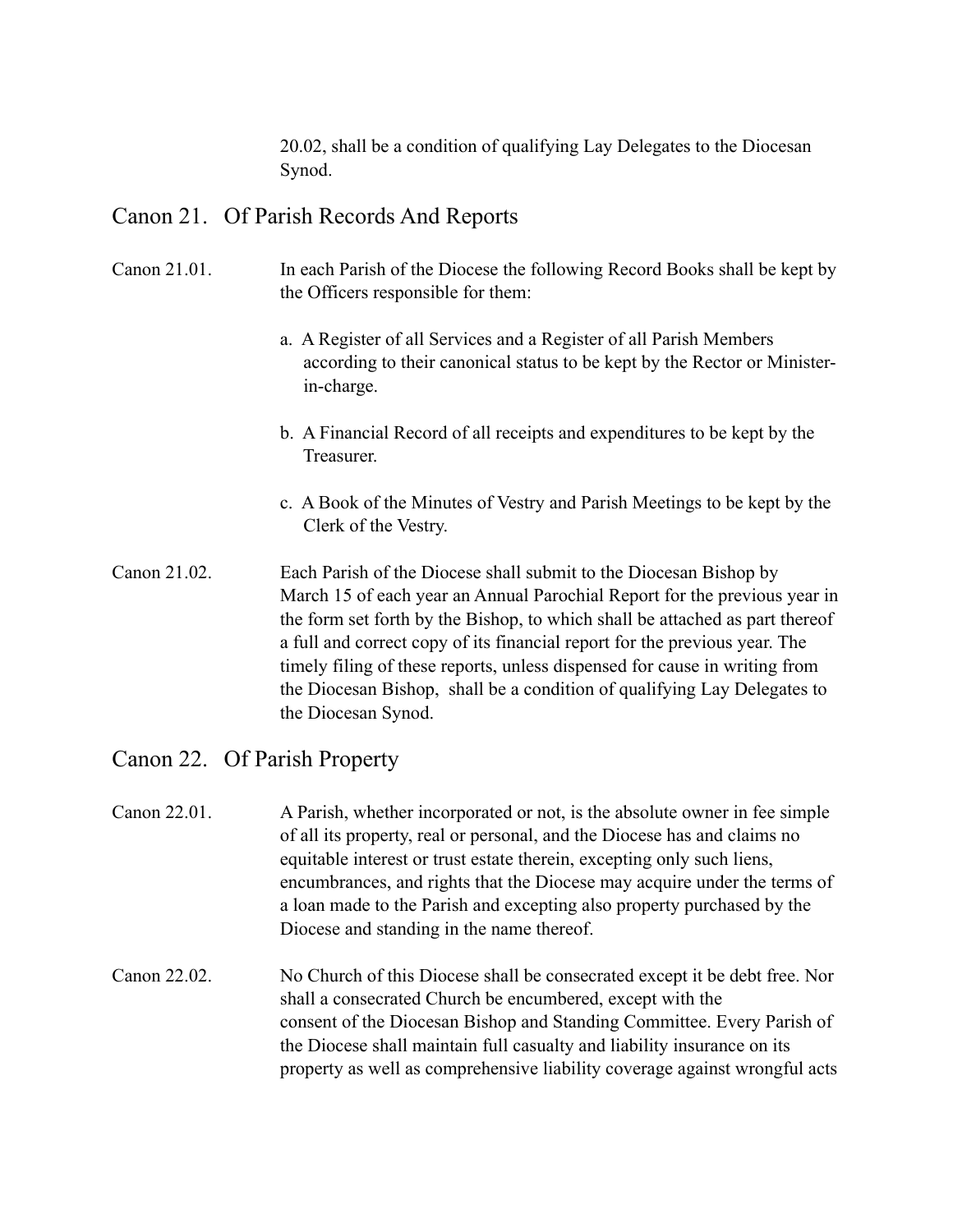committed by Parish clergy or staff.

# Canon 23. Of Suspending Union With The Diocese

- Canon 23.01 For cause and with the consent of the Diocesan Bishop the affiliation or union of a Parish with this Diocese may be suspended by a two thirds vote of the Standing Committee, or by a two thirds vote of the Synod.
- Canon 23.02. Any Parish may withdraw from its voluntary affiliation with this Diocese upon the vote of the Parish Vestry in accordance with the Parish By-laws and, except for those parishes incorporated as "Free Churches," consequently sustained by a vote of a Special Parish Meeting duly called for the sole purpose of considering the Vestry's recommendation. Should a Parish determine in this manner to withdraw from the Diocese, written notice thereof shall be forwarded to the Diocesan Bishop within ten days following the Special Parish Meeting and the Parish shall fulfill any outstanding financial obligation that may be due the Diocese prior to such withdrawal.

#### Canon 24. Of Worship

| Worship of Almighty God in this Church shall be according to the 1928     |
|---------------------------------------------------------------------------|
| American version of the Book of Common Prayer, the same being hereby      |
| authorized, subject to such modifications as may be set forth by Diocesan |
|                                                                           |
|                                                                           |

- Canon 24.02. Missals and devotional manuals based on, conforming to, and/or incorporating the services set forth in the said Book of Common Prayer, specifically the American Missal and the Anglican Missal, may also be used, provided that the Diocesan Bishop may at his discretion enumerate the permitted missals and devotional manuals.
- Canon 24.03. The service designated in the Book of Common Prayer as the Holy Communion, The Lord's Supper, and also known as the Holy Eucharist, The Divine Liturgy, and the Mass, is the principal service of the Church and shall be celebrated on Sundays as the principal service in every congregation when a Priest is available as the celebrant.

#### Canon 24.04. Except where the text of Holy Scripture is printed as a part of the Book of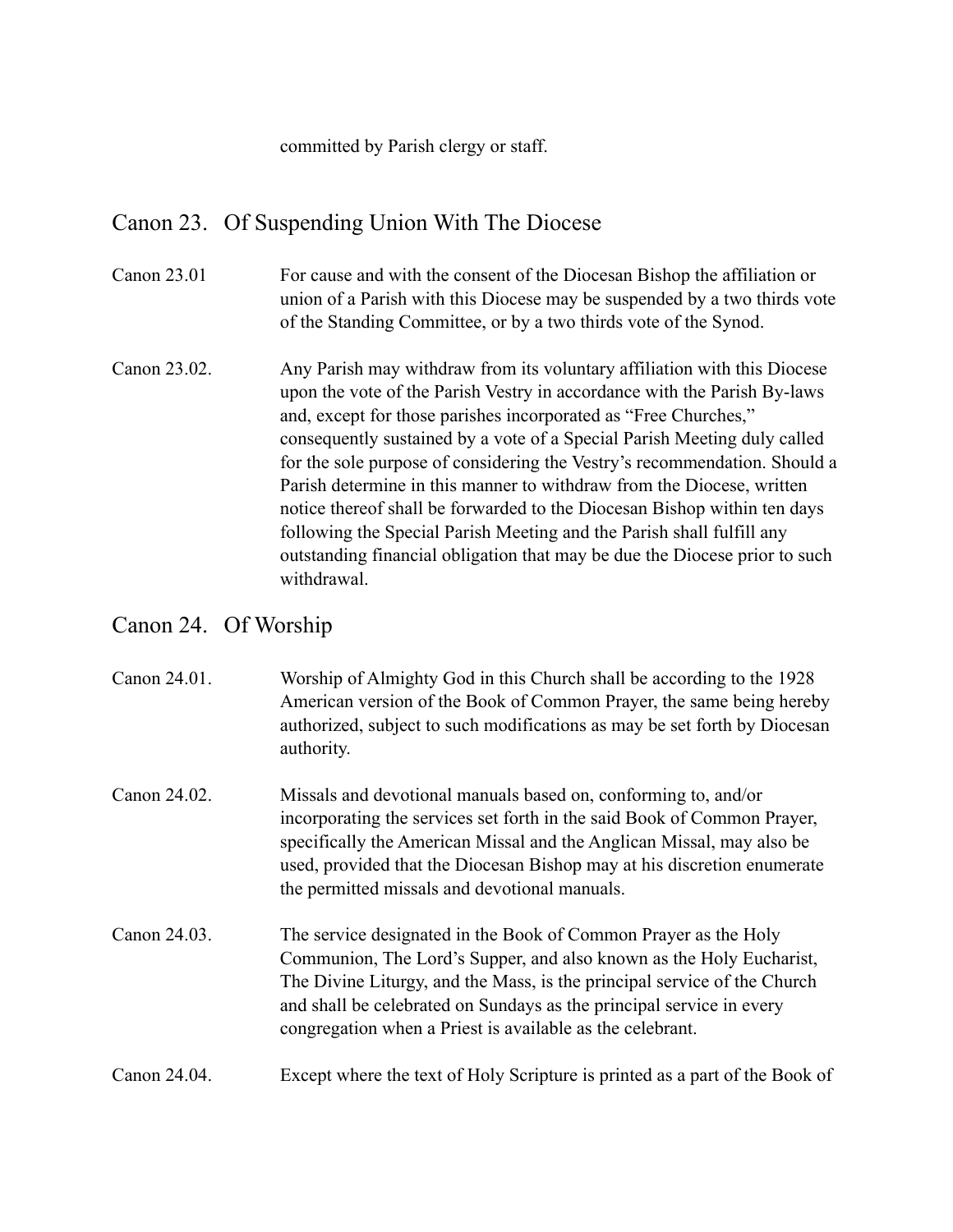Common Prayer, only the Authorized or King James Version shall be used in the reading of the appointed Lessons, Epistle and Gospel.

Canon 24.05. The rubrics and other directions of the Book of Common Prayer shall be applied in relation to the use of music in the services of the Church, and the Hymnal 1940 (United States of America) shall be the primary musical standard, subject to modifications as may be set forth by Diocesan Authority. It shall be the duty of every Minister to see that music is used in his Congregation as an offering for the glory of God and as a help to the people in their worship. To this end he shall be the final authority, consistent with the Canons of this Church, in the administration of matters pertaining to music. It shall be his duty to suppress all irreverence in the rendition of music as well as all light and unseemly music.

#### Canon 25. Of Enactment, Amendment And Repeal

b.

Canon 25.01. No new Canon shall be enacted, or existing Canon amended or repealed except by a majority vote in each Order of the Diocesan Synod, proper notice having been given of the proposed new Canon or amendment or motion to repeal in accordance with the following:

> a. Written notice setting forth the full text of the new Canon, or motion of amendment, or motion to repeal of an existing Canon, must be received by the Diocesan Bishop not less than two months prior to the applicable Synod.

c.The Diocesan Bishop shall forward a copy of said notice to each Parish and to each Clergyman of the Diocese at least one month prior to the applicable Synod.

- Canon 25.02. Whenever a Canon which repealed another Canon, or part thereof, shall itself be repealed, such previous Canon or part thereof shall not thereby be revived or re-enacted without express words to that effect.
- Canon 25.03. In all cases of future enactment, the same, if by way of amendment of an existing provision, shall be in substantially the following form: "Canon .. (or Clause ... of Canon ...) is hereby amended to read as follows: (Here insert the new reading)." And in the event of insertion of a new Canon, or of a new clause in a Canon, the numbering of the Canons or of divisions of a Canon which follow shall be changed accordingly, if necessary.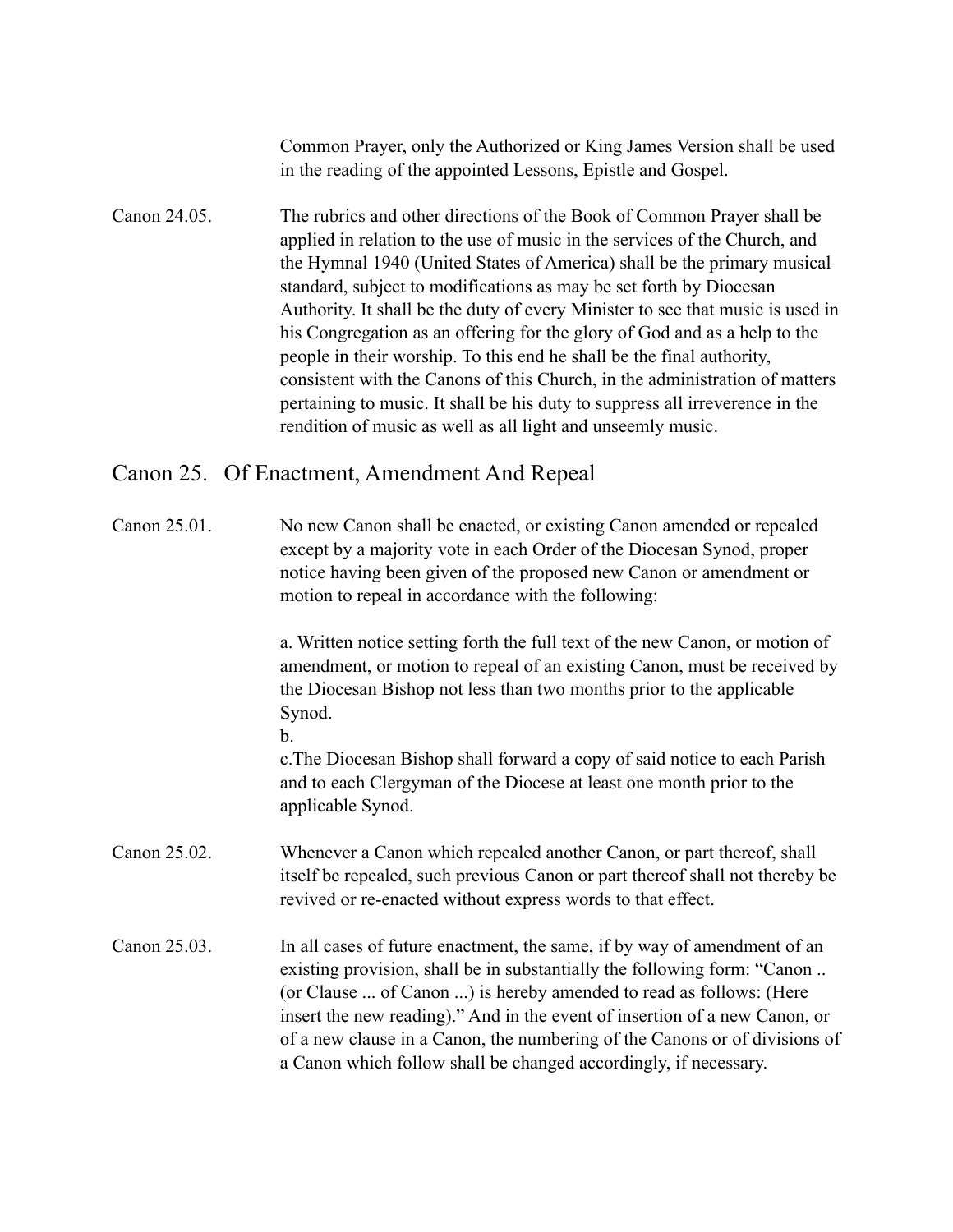Canon 25.04. Amendment of these Canons shall become effective on the First Sunday in Advent next after enactment thereof, unless an earlier date is specified.

Appendix 1 - Promise And Oath Of Conformity

In the Name of the Father, and the Son, and the Holy Ghost.

I, A. B., do believe the Holy Scriptures of the Old and New Testaments to be the Word of God, and to contain all things necessary to salvation in Jesus Christ; and I do solemnly engage to conform to the Doctrine, Discipline and Worship of the Diocese of the Holy Cross and of the One, Holy, Catholic and Apostolic Church. So help me God, through Jesus Christ. Amen.

 $(Dated)$  (Signed)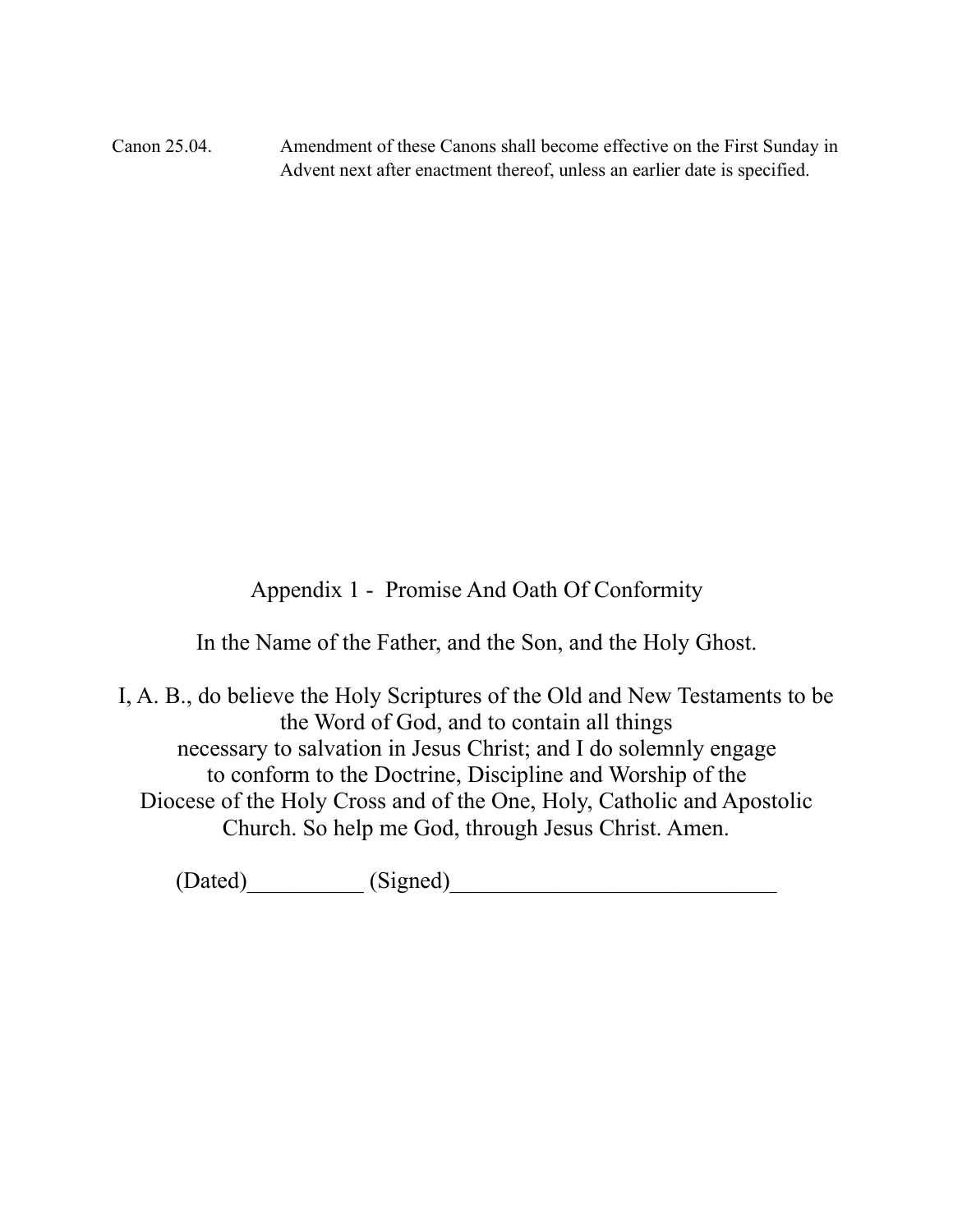# Appendix 2 - Forms Of Endorsement

A. For a Postulant the endorsement of the Rector or Minister-in-Charge shall read:

| To The Right Reverend      | , Bishop of the |
|----------------------------|-----------------|
| Diocese of the Holy Cross: |                 |

I hereby commend to you A. B., and certify that he is a Communicant Member of Parish. After due inquiry concerning his manner of life and possible vocation to the Sacred Ministry I hereby request that he be considered for admission as a Postulant.

(Dated) (signed) The Reverend

B. For Candidates for Holy Orders the endorsement from the Rector and Vestry of a Postulant's application for admission as a Candidate shall read:

To the Standing Committee of the Diocese of the Holy Cross:

We do certify that, after due inquiry, we are well assured and believe that A. B. for the last three years has lived a sober, honest, and godly life, and that he is loyal to the Doctrine, Discipline, and Worship of this Church, and does not hold or teach anything contrary thereto. And, moreover, we think him worthy to be admitted to the Sacred Order of Deacons in Christ's One, Holy, Catholic, and Apostolic Church.

(Dated)\_\_\_\_\_\_\_\_\_\_\_\_(Signed)

I hereby certify that A. B. is Communicant Member of Parish in good standing; that the foregoing endorsement was signed at a meeting of the Vestry duly convened at \_\_\_\_\_\_\_\_\_\_\_\_, on the \_\_\_\_\_\_day of figures in the Year of Our Lord the Search state and state of Our Lord that the names attached are those of all (or a two-thirds majority of all) of the members of the Vestry.

(Signed) Rector/Clerk of the Vestry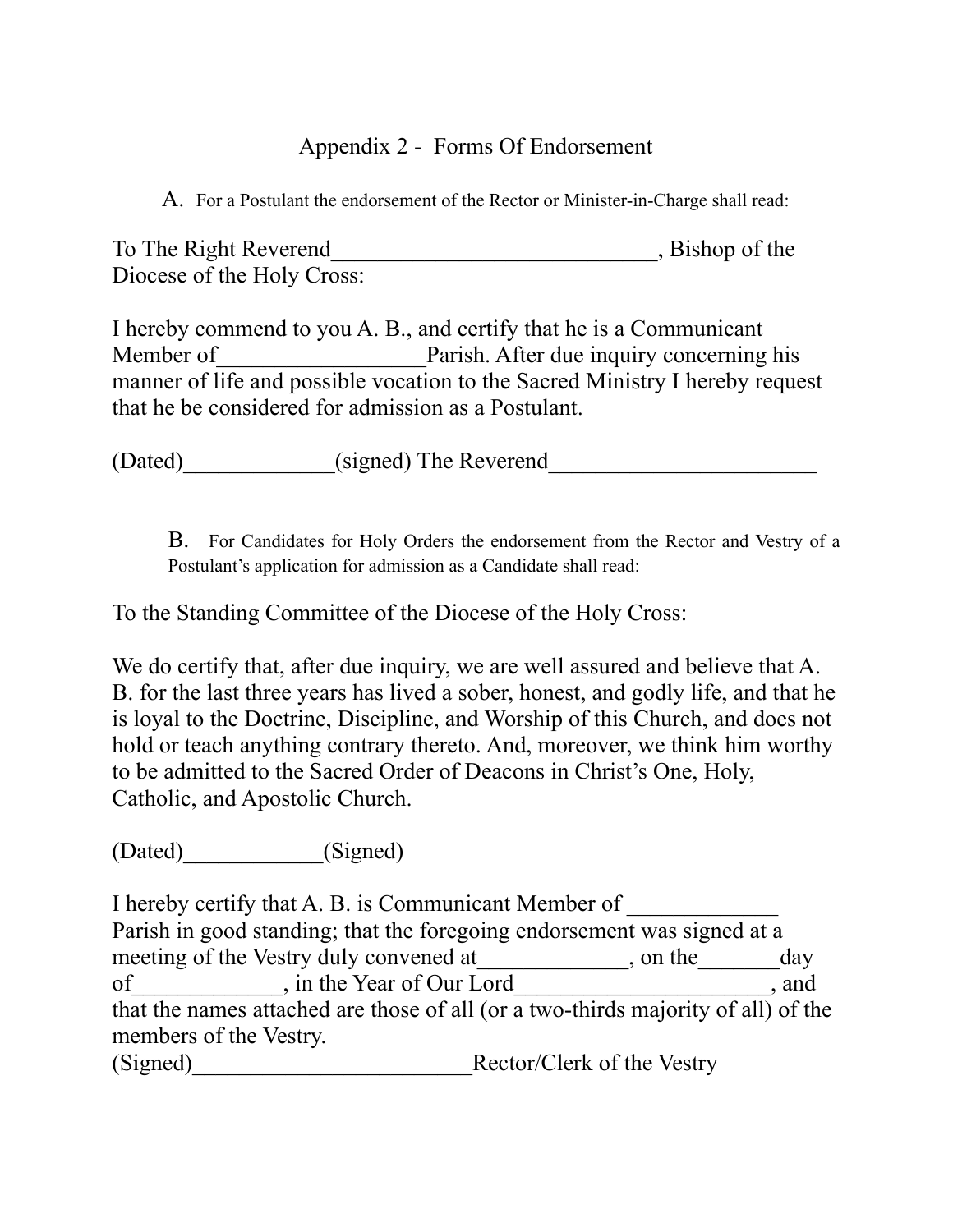# Appendix 2 - continued

C. The Standing Committee endorsement of a Deacon to be made a Priest:

| To The Right Reverend          | ,Bishop of |
|--------------------------------|------------|
| the Diocese of the Holy Cross: |            |

We, being the majority of all the members of the Standing Committee of the Diocese of the Holy Cross, and having been duly convened at \_\_\_\_\_\_\_\_\_\_\_\_\_\_\_\_\_\_\_\_\_, do testify that The Reverend A. B., Deacon, desiring to be ordained Priest, has presented to us satisfactory credentials that since the  $\_\_\_\_\_\_\$  day of  $\_\_\_\_\_\_\_\_\_\_\_\$  in the Year of Our Lord  $\_\_\_\_\_\_\_\_\_\_\_\_\_\_$ (being the day of his ordination to the Diaconate), The Reverend A. B., has lived a sober, honest and godly life, and that he has not written, taught, or held anything contrary to the Doctrine, Discipline, and Worship of this Church; and we hereby recommend The Reverend A. B., for ordination to the Priesthood of Christ's One, Holy, Catholic, and Apostolic Church. In witness thereof, we have hereunto set our hands this day of  $\qquad \qquad$  in the Year of our Lord

(Signed)

D. The endorsement from the Rector and Vestry to the Standing Committee for a Deacon to be ordained a Priest shall read:

To the Standing Committee of the Diocese of the Holy Cross:

We do certify that, after due inquiry, we are well assured and believe that The Reverend A. B., Deacon since the day of day of  $\frac{1}{\sqrt{2\pi}}$ , in the Year of Our Lord  $\frac{1}{\sqrt{1-\frac{1}{\sqrt{1-\frac{1}{\sqrt{1-\frac{1}{\sqrt{1-\frac{1}{\sqrt{1-\frac{1}{\sqrt{1-\frac{1}{\sqrt{1-\frac{1}{\sqrt{1-\frac{1}{\sqrt{1-\frac{1}{\sqrt{1-\frac{1}{\sqrt{1-\frac{1}{\sqrt{1-\frac{1}{\sqrt{1-\frac{1}{\sqrt{1-\frac{1}{\sqrt{1-\frac{1}{\sqrt{1-\frac{1}{\sqrt{1-\frac{1}{\sqrt{1-\frac{1}{\sqrt{1-\frac{1}{\sqrt{1-\frac{1}{\sqrt{1-\frac{1}{\sqrt{1-\frac{1}{\sqrt{1-\frac{1}{\sqrt{1-\frac{1$ to the Diaconate), has lived a sober, honest and godly life, and has not written, taught or held anything contrary to the Doctrine, Discipline, and Worship of this Church. And, moreover, we think The Reverend A. B. a man qualified to be admitted to the Sacred Order of Priests in Christ's One, Holy, Catholic, and Apostolic Church. (Dated) (Signed)